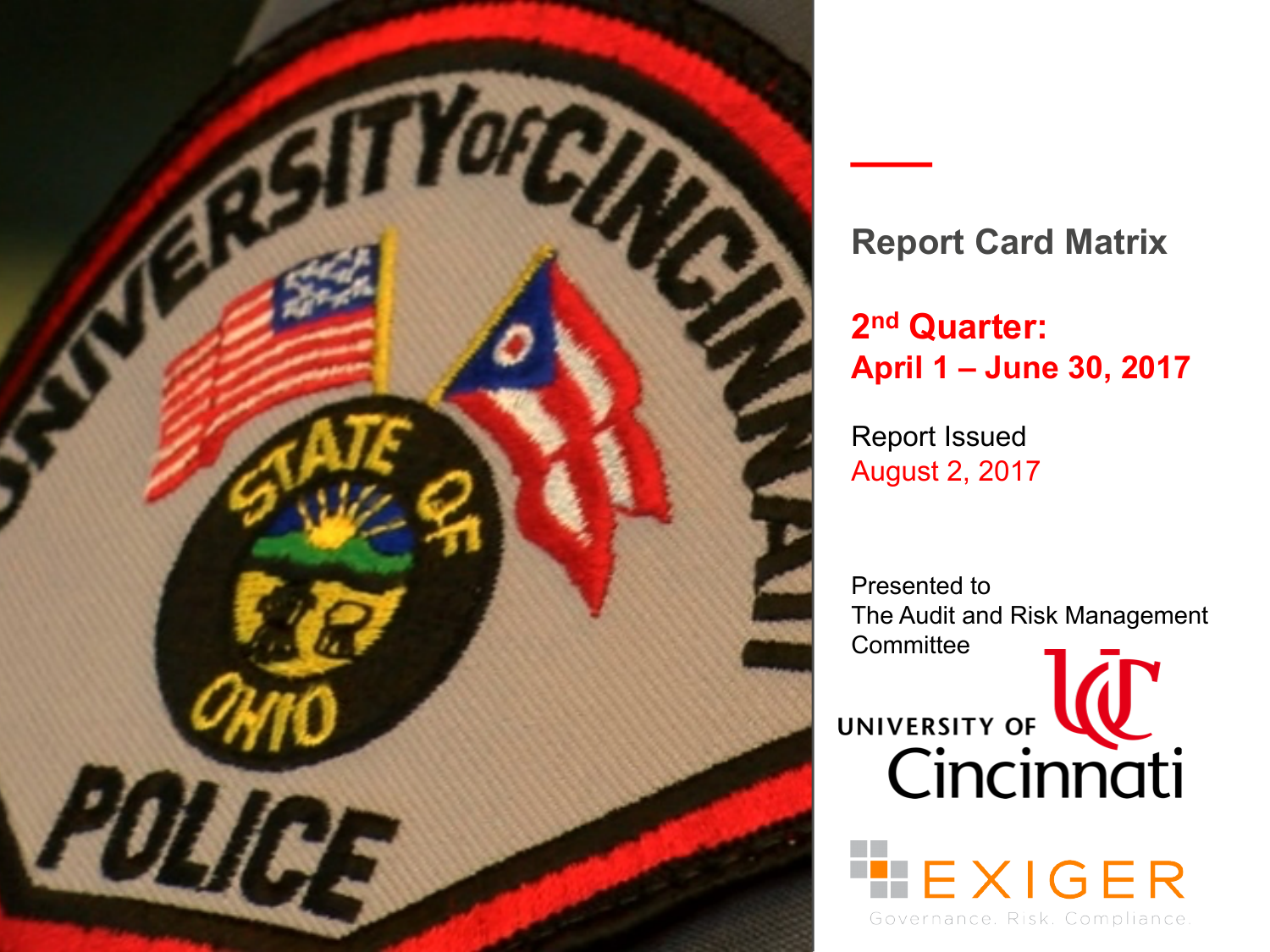

|       |                                                                                                                                                                                                                                                                                                                                                             |                | 2017        |             |             |             |             | 2018        |             |             |              | 2019        |              |
|-------|-------------------------------------------------------------------------------------------------------------------------------------------------------------------------------------------------------------------------------------------------------------------------------------------------------------------------------------------------------------|----------------|-------------|-------------|-------------|-------------|-------------|-------------|-------------|-------------|--------------|-------------|--------------|
|       | <b>REPORT CARD MATRIX</b>                                                                                                                                                                                                                                                                                                                                   | $Q1$ :<br>Jan- | Q2:<br>Apr- | Q3:<br>Jul- | Q4:<br>Oct- | Q5:<br>Jan- | Q6:<br>Apr- | Q7:<br>Jul- | Q8:<br>Oct- | Q9:<br>Jan- | Q10:<br>Apr- | Q11<br>Jul- | Q12:<br>Oct- |
|       |                                                                                                                                                                                                                                                                                                                                                             | Mar            | <b>Jun</b>  | Sep         | <b>Dec</b>  | Mar         | Jun         | Sep         | <b>Dec</b>  | Mar         | <b>Jun</b>   | Sep         | Dec          |
|       | <b>Section 1 - Fundamental Findings Recommendations</b>                                                                                                                                                                                                                                                                                                     |                |             |             |             |             |             |             |             |             |              |             |              |
| 1.1.A | Adopt a mission statement that will serve as a foundation and quidepost for its going-forward<br>reforms.                                                                                                                                                                                                                                                   |                | NFE,        |             |             |             |             |             |             |             |              |             |              |
| 1.1.B | In developing the mission statement, consider (1) providing for the safety and security of<br>faculty, staff, students and visitors, (2) promotion of concepts of fairness, non-biased policing<br>with minimal intrusion and (3) promotion of service to the broad University community.                                                                   |                | (nfè        |             |             |             |             |             |             |             |              |             |              |
| 1.2.A | Establish an internal audit or inspectional service unit that reports directly to the Vice<br>President of Safety and Reform.                                                                                                                                                                                                                               |                |             |             |             |             |             |             |             |             |              |             |              |
| 1.2.B | Perform on-going audits for critical areas and functions on a regular cycle to be memorialized<br>in an annual audit plan.                                                                                                                                                                                                                                  |                |             |             |             |             |             |             |             |             |              |             |              |
| 1.2.C | Implement a voluntary on-going monitoring function to track each of the reforms outlined in<br>the recommendations and ensure that they are implemented according to the agreed upon<br>schedule.                                                                                                                                                           | (NFE)          |             |             |             |             |             |             |             |             |              |             |              |
| 1.3.A | Update its policies and procedures to reflect campus law enforcement best practices, and<br>assign ongoing responsibility for ensuring that they are kept current.                                                                                                                                                                                          | (NFE           |             |             |             |             |             |             |             |             |              |             |              |
| 1.3.B | Become certified by CALEA and/or IACLEA.                                                                                                                                                                                                                                                                                                                    |                |             |             |             |             |             |             |             |             |              |             |              |
| 1.4.A | Traffic and pedestrian stops should not be used as a crime fighting tool. Clear guidance by<br>policy and procedure should be given as to when, if ever, off-campus traffic stops are<br>permissible.                                                                                                                                                       |                |             |             |             |             |             |             |             |             |              |             |              |
| 1.4.B | Involuntary off-campus pedestrian and traffic stops should only be allowed when the officers<br>possesses reasonable suspicion to believe that a pedestrian or motorist is engaged in a<br>criminal, non-driving offense.                                                                                                                                   |                |             |             |             |             |             |             |             |             |              |             |              |
| 1.5.A | Adopt a policy on biased policing, clearly indicating that UCPD officers may not use race,<br>color, ethnicity, or national origin, to any extent or degree, in conducting stops or detentions,<br>or activities following stops or detentions, except when engaging in appropriate suspect-<br>specific activity to identify a particular person or group. | (NFE)          |             |             |             |             |             |             |             |             |              |             |              |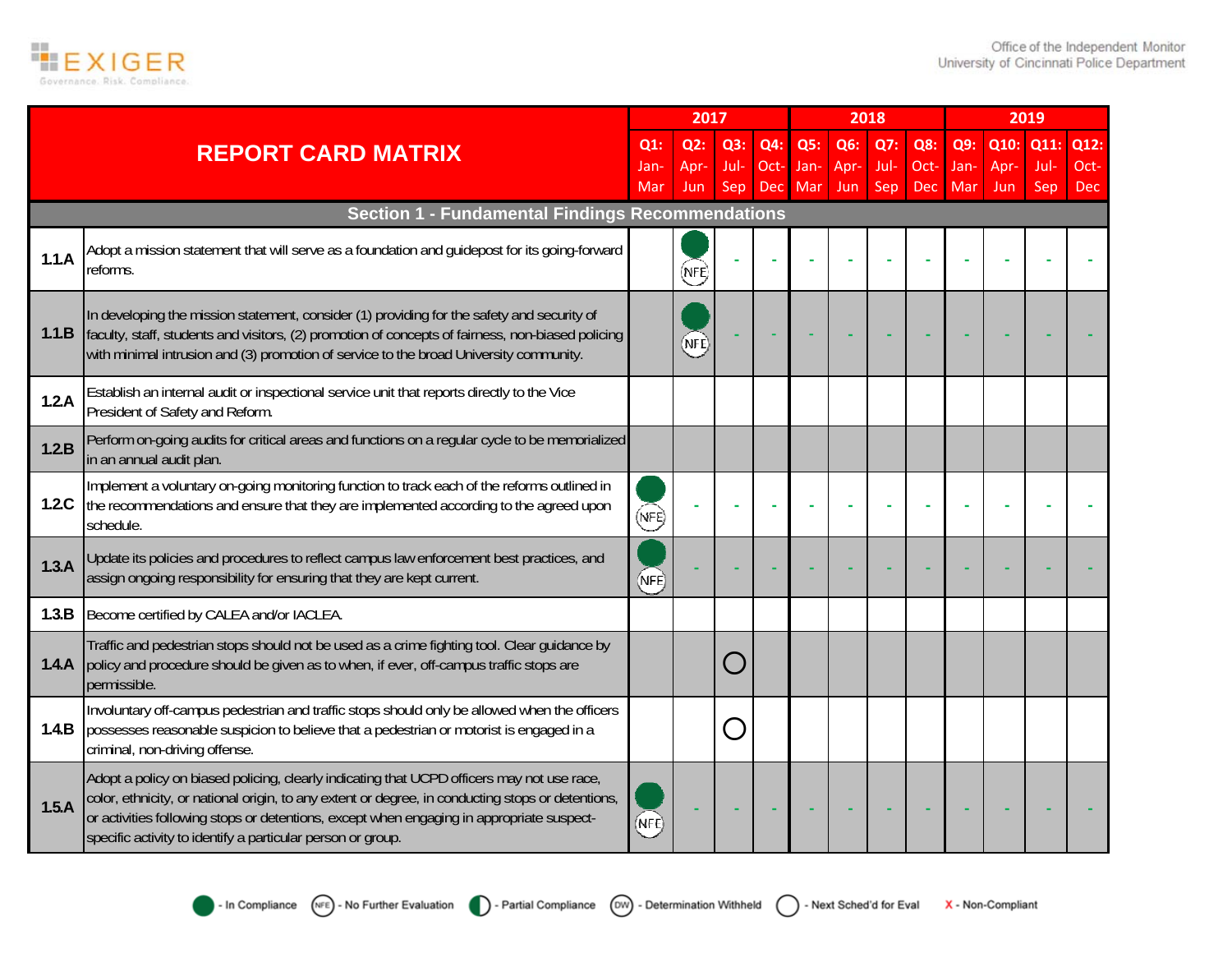

|        |                                                                                                                                                                                                                                                                  |                | 2017        |             |             |             | 2018        |             |             |             |              | 2019         |              |
|--------|------------------------------------------------------------------------------------------------------------------------------------------------------------------------------------------------------------------------------------------------------------------|----------------|-------------|-------------|-------------|-------------|-------------|-------------|-------------|-------------|--------------|--------------|--------------|
|        | <b>REPORT CARD MATRIX</b>                                                                                                                                                                                                                                        | $Q1$ :<br>Jan- | Q2:<br>Apr- | Q3:<br>Jul- | Q4:<br>Oct- | Q5:<br>Jan- | Q6:<br>Apr- | Q7:<br>Jul- | Q8:<br>Oct- | Q9:<br>Jan- | Q10:<br>Apr- | Q11:<br>Jul- | Q12:<br>Oct- |
|        |                                                                                                                                                                                                                                                                  | Mar            | Jun.        | Sep         | <b>Dec</b>  | Mar         | Jun         | Sep         | <b>Dec</b>  | Mar         | Jun          | Sep          | <b>Dec</b>   |
| 1.5.B  | Develop a curriculum and institute training on the biased policing policy including training on<br>implicit bias and shall deliver such training both to new and existing members of the<br>department.                                                          | (NFE)          |             |             |             |             |             |             |             |             |              |              |              |
| 1.6.A  | Draft and implement a single Use of Force policy that covers what force is permitted and the<br>resulting departmental investigation and review process.                                                                                                         |                | (pw)        |             |             |             |             |             |             |             |              |              |              |
| 1.6.B  | The new Use of force policy should emphasize de-escalation and sanctity of life.                                                                                                                                                                                 |                | (DW)        |             |             |             |             |             |             |             |              |              |              |
| 1.7.A  | Arm UCPD officers with CEDs.                                                                                                                                                                                                                                     |                |             |             |             |             |             |             |             |             |              |              |              |
| 1.7.B  | Include a clear policy statement governing the use of CED in the revised use of less lethal<br>weapons policy.                                                                                                                                                   |                | (DW)        |             |             |             |             |             |             |             |              |              |              |
| 1.7.C  | Develop intensive training on the use of CEDs and the relevant policies, including scenarios<br>in which the utilization of CEDs is appropriate and those instances where it is not.                                                                             |                |             |             |             |             |             |             |             |             |              |              |              |
| 1.8.A  | Establish a protocol for the timely review of every use of force to determine its<br>appropriateness from an administrative point of view and whether or not further investigation,<br>including potential criminal investigation, or discipline is appropriate. |                |             |             |             |             |             |             |             |             |              |              |              |
| 1.9.A  | Update hiring policy by requiring diversity applicants throughout the police officer candidate<br>recruitment process.                                                                                                                                           |                |             |             |             |             |             |             |             |             |              |              |              |
|        | Draft and adopt consistent policies and procedures for the development and approval of all<br>1.10.A UCPD courses and ensure that all courses are consistent with UCPD mission and<br>philosophy.                                                                |                |             |             |             |             |             |             |             |             |              |              |              |
| 1.11.A | Draft comprehensive Complaint Initiation Policies and Procedures that define the workflow of<br>the different categories of complaints from investigation to adjudication.                                                                                       |                | (pw)        |             |             |             |             |             |             |             |              |              |              |
|        | Complaint Initiation Policies and Procedures should prohibit any attempt to dissuade an<br>1.11.B individual from filing a complaint, and require officers to report the misconduct of other<br>officers.                                                        |                |             |             |             |             |             |             |             |             |              |              |              |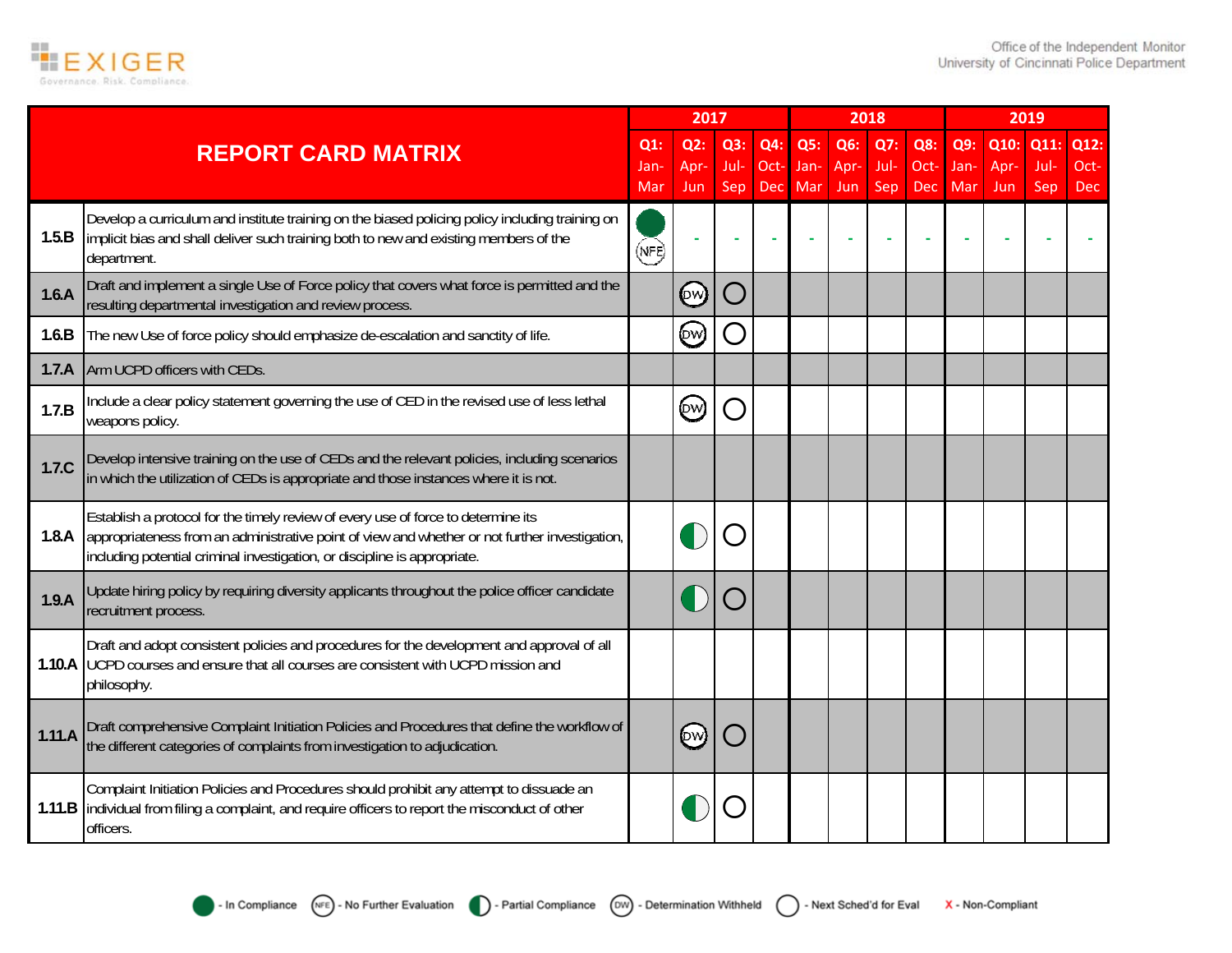

|        |                                                                                                                                                                                                                                                                                                                                                             |             | 2017        |             |                    |             | 2018        |             |             |             |             | 2019        |                    |
|--------|-------------------------------------------------------------------------------------------------------------------------------------------------------------------------------------------------------------------------------------------------------------------------------------------------------------------------------------------------------------|-------------|-------------|-------------|--------------------|-------------|-------------|-------------|-------------|-------------|-------------|-------------|--------------------|
|        | <b>REPORT CARD MATRIX</b>                                                                                                                                                                                                                                                                                                                                   | $Q1$ :      | Q2:         | Q3:         | Q4:                | Q5:         | Q6:         | Q7:         | Q8:         | Q9:         | Q10:        | Q11:        | Q12:               |
|        |                                                                                                                                                                                                                                                                                                                                                             | Jan-<br>Mar | Apr-<br>Jun | Jul-<br>Sep | Oct-<br><b>Dec</b> | Jan-<br>Mar | Apr-<br>Jun | Jul-<br>Sep | Oct-<br>Dec | Jan-<br>Mar | Apr-<br>Jun | Jul-<br>Sep | Oct-<br><b>Dec</b> |
| 1.12.A | Recognize the essential nature of the community affairs function within the UCPD and<br>appropriate resources dedicated to it.                                                                                                                                                                                                                              |             |             |             |                    |             |             |             |             |             |             |             |                    |
|        | 1.12.B Infuse Community Oriented Problem Solving Policing throughout the fabric of the UCPD.                                                                                                                                                                                                                                                                |             |             |             |                    |             |             |             |             |             |             |             |                    |
|        | 1.13.A Integrate the data collection systems into one large database that tracks all data.                                                                                                                                                                                                                                                                  |             |             |             |                    |             |             |             |             |             |             |             |                    |
|        | Make maximal use of the criminal justice program at UC and its ICS in order to create the<br>1.14.A   model for community policing that balances the need for safety and security on the one hand<br>with fairness and minimal intrusion on the other.                                                                                                      |             |             |             |                    |             |             |             |             |             |             |             |                    |
|        | <b>Section 2 - Review of Pedestrian and Traffic Stops</b>                                                                                                                                                                                                                                                                                                   |             |             |             |                    |             |             |             |             |             |             |             |                    |
| 2.1.A  | Traffic and pedestrian stops should not be used as a crime fighting tool. Clear guidance by<br>policy and procedure should be given as to when, if ever, off-campus traffic stops are<br>permissible.                                                                                                                                                       |             |             |             |                    |             |             |             |             |             |             |             |                    |
| 2.1.B  | Involuntary off-campus pedestrian and traffic stops should only be allowed when the officers<br>possesses reasonable suspicion to believe that a pedestrian or motorist is engaged in a<br>criminal, non-driving offense.                                                                                                                                   |             |             |             |                    |             |             |             |             |             |             |             |                    |
| 2.1.C  | To the extent that any safety-related off-campus traffic stops are allowed, particular scrutiny<br>of each such stop should be applied by UCPD Administration.                                                                                                                                                                                              |             |             |             |                    |             |             |             |             |             |             |             |                    |
| 2.1.D  | Consider equipping officers with tablets which among other things would enable the<br>electronic capture of stop data through an electronic version of the Field Contact Card.                                                                                                                                                                              |             |             |             |                    |             |             |             |             |             |             |             |                    |
| 2.1.E  | Give officers enhanced training on appropriately dealing with individuals who are stopped.                                                                                                                                                                                                                                                                  |             |             |             |                    |             |             |             |             |             |             |             |                    |
| 2.2.A  | Adopt a policy on biased policing, clearly indicating that UCPD officers may not use race,<br>color, ethnicity, or national origin, to any extent or degree, in conducting stops or detentions,<br>or activities following stops or detentions, except when engaging in appropriate suspect-<br>specific activity to identify a particular person or group. | (NFE)       |             |             |                    |             |             |             |             |             |             |             |                    |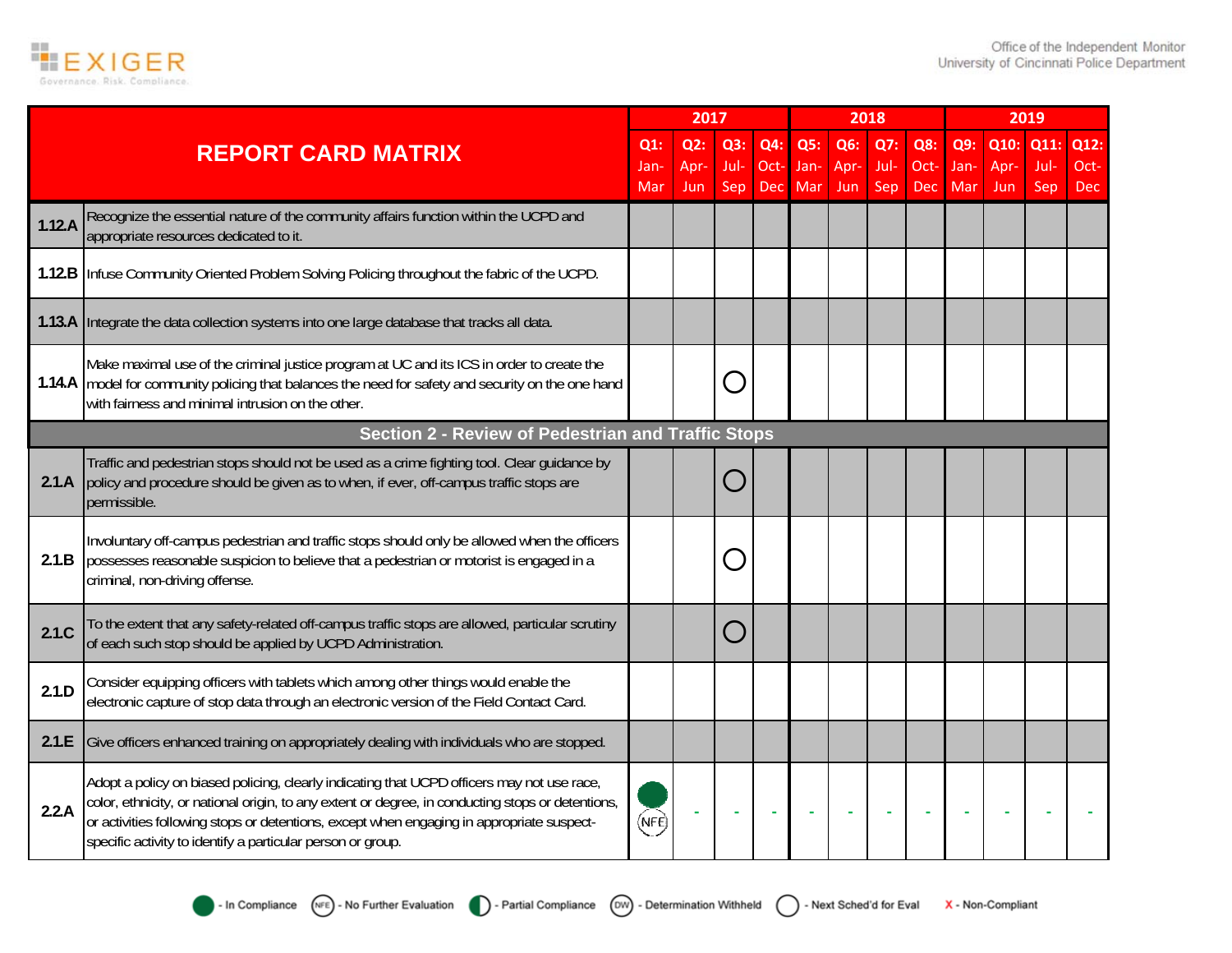

|       |                                                                                                                                                                                                                                                                                              |            | 2017        |             |             |             |             | 2018        |             |             |              | 2019         |              |
|-------|----------------------------------------------------------------------------------------------------------------------------------------------------------------------------------------------------------------------------------------------------------------------------------------------|------------|-------------|-------------|-------------|-------------|-------------|-------------|-------------|-------------|--------------|--------------|--------------|
|       | <b>REPORT CARD MATRIX</b>                                                                                                                                                                                                                                                                    | Q1:<br>Jan | Q2:<br>Apr- | Q3:<br>Jul- | Q4:<br>Oct- | Q5:<br>Jan- | Q6:<br>Apr- | Q7:<br>Jul- | Q8:<br>Oct- | Q9:<br>Jan- | Q10:<br>Apr- | Q11:<br>Jul- | Q12:<br>Oct- |
|       |                                                                                                                                                                                                                                                                                              | Mar        | Jun         | <b>Sep</b>  | Dec         | Mar         | Jun         | <b>Sep</b>  | Dec         | Mar         | Jun          | Sep          | Dec          |
| 2.2.B | Develop a curriculum and institute training on the biased policing policy including training on<br>implicit bias and shall deliver such training both to new and existing members of the<br>department.                                                                                      |            |             |             |             | O           |             |             |             |             |              |              |              |
| 2.3.A | Develop and implement a protocol for the investigation of complaints of biased policing.                                                                                                                                                                                                     |            |             |             |             |             |             |             |             |             |              |              |              |
| 2.3.B | Train officers conducting investigations of complaints of biased policing on the protocol to be<br>employed in such investigations.                                                                                                                                                          |            |             |             |             |             |             |             |             |             |              |              |              |
| 2.3.C | OSR should audit all investigations of complaints of biased policing to ensure that they are<br>being conducted in accordance with establish protocols for such investigations.                                                                                                              |            |             |             |             |             |             |             |             |             |              |              |              |
| 2.4.A | Determine appropriate levels of response and mitigative strategies, including polite<br>explanation, to combat the negative perception created by enhanced response levels.                                                                                                                  |            |             |             |             | $\bigcap$   |             |             |             |             |              |              |              |
|       | <b>Section 3 - Review of Use of Force</b>                                                                                                                                                                                                                                                    |            |             |             |             |             |             |             |             |             |              |              |              |
| 3.1.A | Combine SOP 1.3.200, and SOP 1.3.400 with SOP PE 05 into a single Use of Force policy<br>covering when force is permitted to be used as well as the investigation and review process.                                                                                                        |            | (pw)        |             |             |             |             |             |             |             |              |              |              |
| 3.1.B | The new Use of force policy should emphasize de-escalation (see specific language in<br>Report)                                                                                                                                                                                              |            | (pw)        |             |             |             |             |             |             |             |              |              |              |
| 3.1.C | The use of force policy should define the following terms: Objectively Reasonable, Active<br>Resistance, Passive Resistance, Serious Bodily Injury.                                                                                                                                          |            | (pw)        |             |             |             |             |             |             |             |              |              |              |
| 3.1.D | Include a revised use of force continuum or critical decision making model in the use of force<br>policy, which makes clear that the goal of force is to de-escalate any situation, and that only<br>the minimal amount of force necessary should be used to overcome an immediate threat or |            | (ew)        |             |             |             |             |             |             |             |              |              |              |
| 3.2.A | The SOP on Use of Force should include a series of prohibitions for officer use, and<br>discharge of a firearm.                                                                                                                                                                              |            | (DW)        |             |             |             |             |             |             |             |              |              |              |
| 3.3.A | A clear policy statement governing the use of less lethal weapons should be included in the<br>revised use of force policy.                                                                                                                                                                  |            | ÞW          |             |             |             |             |             |             |             |              |              |              |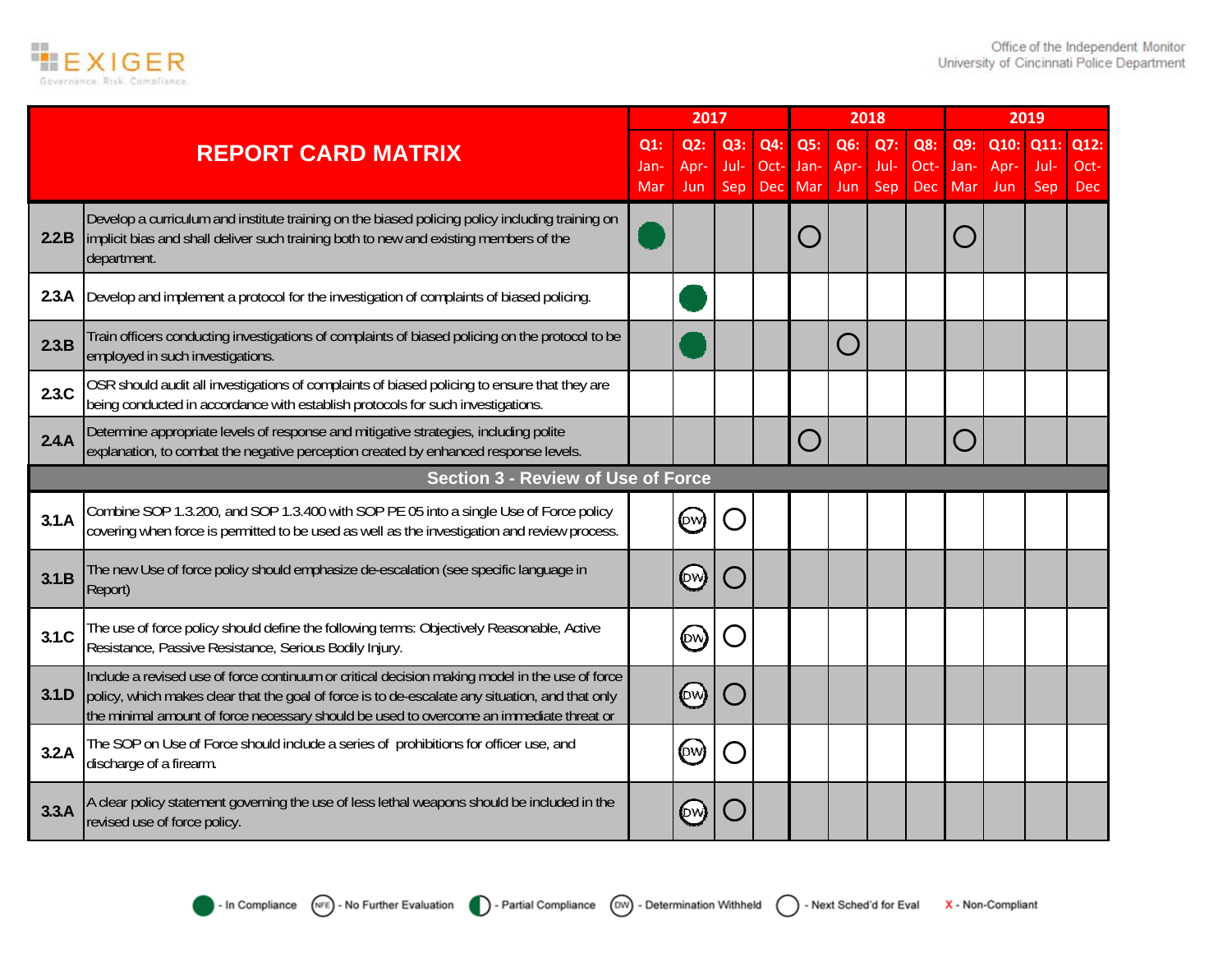

|       |                                                                                                                                                                                                                                                                                       |                 | 2017                             |             |             |             | 2018        |             |             |             |              | 2019         |              |
|-------|---------------------------------------------------------------------------------------------------------------------------------------------------------------------------------------------------------------------------------------------------------------------------------------|-----------------|----------------------------------|-------------|-------------|-------------|-------------|-------------|-------------|-------------|--------------|--------------|--------------|
|       | <b>REPORT CARD MATRIX</b>                                                                                                                                                                                                                                                             | $Q1$ :<br>Jan-  | Q2:<br>Apr-                      | Q3:<br>Jul- | Q4:<br>Oct- | Q5:<br>Jan- | Q6:<br>Apr- | Q7:<br>Jul- | Q8:<br>Oct- | Q9:<br>Jan- | Q10:<br>Apr- | Q11:<br>Jul- | Q12:<br>Oct- |
|       |                                                                                                                                                                                                                                                                                       | Mar             | Jun.                             | <b>Sep</b>  | Dec         | Mar         | Jun         | Sep         | Dec         | Mar         | Jun          | Sep          | <b>Dec</b>   |
| 3.3.B | Include the following definitions in the revised policy to further enhance clarity. Arcing,<br>Activation, Air Cartridge, Confetti Tags, Cycle, Display, Drive Stun, Duration, CED, Laser<br>Painting, Probes, Probe Mode, Resistance, Active Resistance, Passive Resistance, Serious |                 | (pw)                             |             |             |             |             |             |             |             |              |              |              |
| 3.3.C | Include a clear policy statement governing the use of CED in the revised use of less lethal<br>weapons policy                                                                                                                                                                         |                 | $_{\tiny\textcircled{\tiny{W}}}$ |             |             |             |             |             |             |             |              |              |              |
| 3.4.A | Consider banning the use of the Kubotan.                                                                                                                                                                                                                                              |                 |                                  |             |             |             |             |             |             |             |              |              |              |
| 3.5.A | Establish a system for the collection, storage and retrieval of data regarding uses of force by<br>members of the UCPD.                                                                                                                                                               |                 |                                  |             |             |             |             |             |             |             |              |              |              |
| 3.5.B | Integrate the use of force data into ARMS.                                                                                                                                                                                                                                            |                 |                                  |             |             |             |             |             |             |             |              |              |              |
| 3.6.A | Establish a protocol for the timely review of every use of force to determine its<br>appropriateness from an administrative point of view and whether or not further investigation,<br>including potential criminal investigation, or discipline is appropriate.                      | $(\mathsf{pw})$ |                                  |             |             |             |             |             |             |             |              |              |              |
| 3.6.B | Provide specialized training to investigators assigned to investigate police uses of force.                                                                                                                                                                                           |                 |                                  |             |             |             |             |             |             |             |              |              |              |
| 3.6.C | Engage an independent consultant to conduct any administrative investigation in use of force<br>cases that result in death, officer involved shootings resulting in serious injury or death, or in-<br>custody deaths.                                                                |                 |                                  |             |             |             |             |             |             |             |              |              |              |
| 3.6.D | Allow CPD, or the appropriate state agency, to conduct any criminal investigation in cases of<br>use of force resulting in death, officer involved shootings resulting in serious injury or death,<br>or in-custody deaths.                                                           |                 |                                  |             |             |             |             |             |             |             |              |              |              |
| 3.6.E | The identity of the officer(s) directly involved in the discharge of a firearm shall be released to<br>the public within 72 hours except in cases where threats have been made toward the<br>officer(s) involved or the department.                                                   |                 |                                  |             |             |             |             |             |             |             |              |              |              |
| 3.6.F | Create a Use of Force Review Board (UFRB) to review all cases where members used<br>deadly force or deployed a CED, or any incident that results in serious injury or death.                                                                                                          |                 |                                  |             |             |             |             |             |             |             |              |              |              |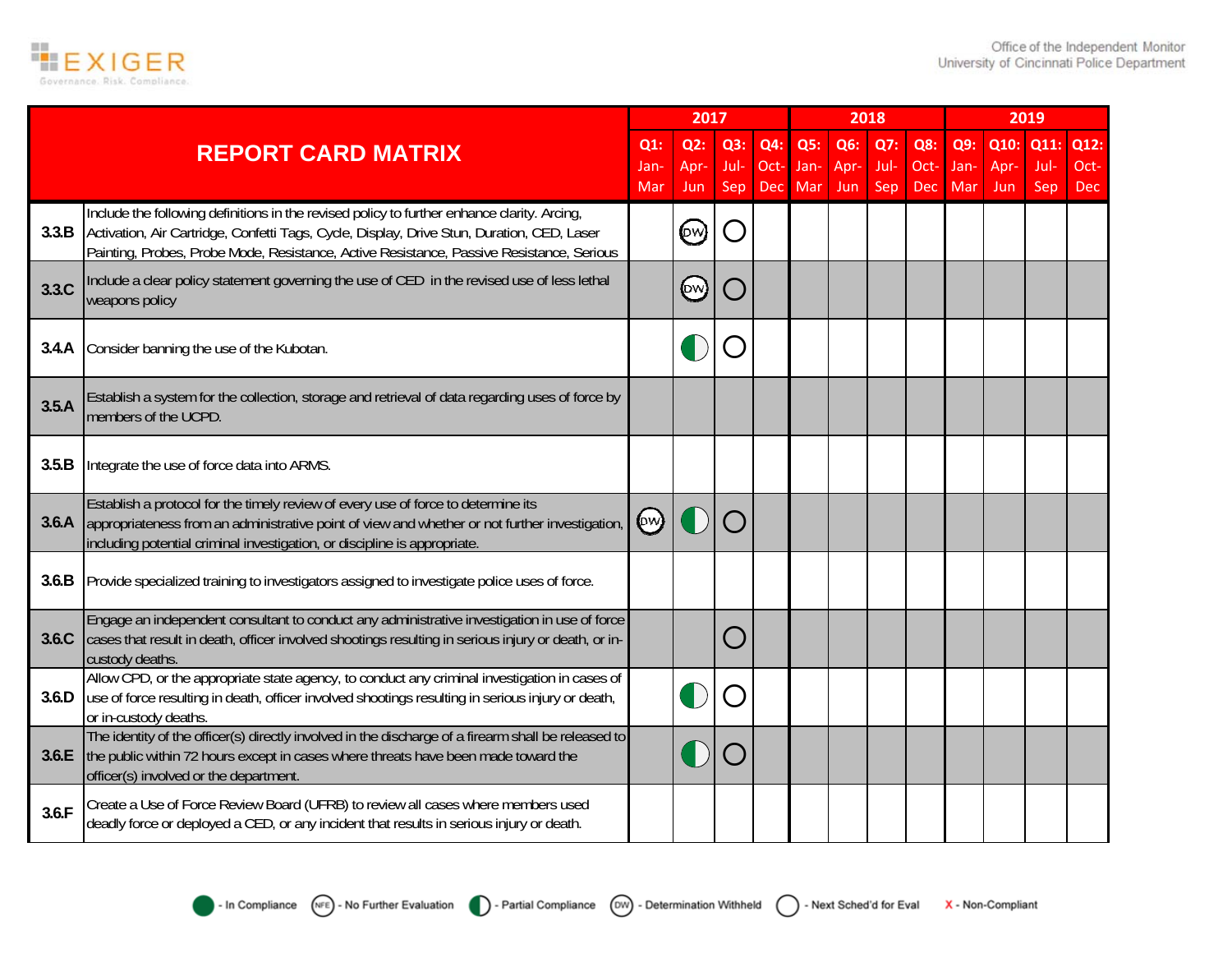

|       |                                                                                                                                                                                                                                                                                    |                   | 2017                  |                    |                    |                    |                    | 2018               |                           |                    |                     | 2019                |                            |
|-------|------------------------------------------------------------------------------------------------------------------------------------------------------------------------------------------------------------------------------------------------------------------------------------|-------------------|-----------------------|--------------------|--------------------|--------------------|--------------------|--------------------|---------------------------|--------------------|---------------------|---------------------|----------------------------|
|       | <b>REPORT CARD MATRIX</b>                                                                                                                                                                                                                                                          | Q1<br>Jan-<br>Mar | $Q2$ :<br>Apr-<br>Jun | Q3:<br>Jul-<br>Sep | Q4:<br>Oct-<br>Dec | Q5:<br>Jan-<br>Mar | Q6:<br>Apr-<br>Jun | Q7:<br>Jul-<br>Sep | Q8:<br>Oct-<br><b>Dec</b> | Q9:<br>Jan-<br>Mar | Q10:<br>Apr-<br>Jun | Q11:<br>Jul-<br>Sep | Q12:<br>Oct-<br><b>Dec</b> |
| 3.6.G | The UFRB should be comprised of, at minimum, a high ranking member of UCPD appointed<br>by the Chief of Police, a member appointed by the President of the University, a member of<br>the student body, a patrol officer (or union representative) and a member of the neighboring |                   |                       |                    |                    |                    |                    |                    |                           |                    |                     |                     |                            |
| 3.6.H | Make the findings of Officer Involved Shooting (OIS) investigation public upon completion                                                                                                                                                                                          |                   |                       |                    |                    |                    |                    |                    |                           |                    |                     |                     |                            |
| 3.7.A | Establish training to give all members of UCPD a thorough understanding of the use of force<br>policies and procedures.                                                                                                                                                            |                   |                       |                    |                    |                    |                    |                    |                           |                    |                     |                     |                            |
| 3.8.A | Hold training for sworn personnel twice annually to include live fire exercises and Reality<br>Based Training (RBT).                                                                                                                                                               |                   |                       |                    |                    |                    |                    |                    |                           |                    |                     |                     |                            |
| 3.8.B | Crisis Intervention Team Training (CIT) should be a part of both basic recruit and in-service<br>officer training.                                                                                                                                                                 |                   |                       |                    |                    |                    |                    |                    |                           |                    |                     |                     |                            |
|       | <b>Section 4 - Review of Policies and Procedures</b>                                                                                                                                                                                                                               |                   |                       |                    |                    |                    |                    |                    |                           |                    |                     |                     |                            |
| 4.1.A | Update policies and procedures to reflect campus law enforcement best practices, and<br>assign ongoing responsibility for ensuring that they are kept current.                                                                                                                     |                   |                       |                    |                    | $\bigcap$          |                    |                    |                           |                    |                     |                     |                            |
| 4.1.B | Establish a policy and procedure review committee consisting of a cross section of the UCPD<br>and appropriate University resources to assist in updating and developing critical policies and<br>procedures.                                                                      |                   |                       |                    |                    |                    |                    |                    |                           |                    |                     |                     |                            |
| 4.1.C | Work with the newly hired Organization Development Coordinator to fully implement the<br>electronic document management software system.                                                                                                                                           |                   |                       |                    |                    |                    |                    |                    |                           |                    | n a                 |                     |                            |
| 4.1.D | Provide the Coordinator with the resources and support necessary to meet the requirements<br>of his position, and to implement a critical but challenging agenda.                                                                                                                  |                   |                       |                    |                    | $\bigcap$          |                    |                    |                           |                    |                     |                     |                            |
| 4.1.E | Establish a procedure for the review of policies and procedures by appropriate UC personnel<br>including the Vice President for Safety and Reform and General Counsel or his/her designee.                                                                                         |                   |                       |                    |                    |                    |                    |                    |                           |                    |                     |                     |                            |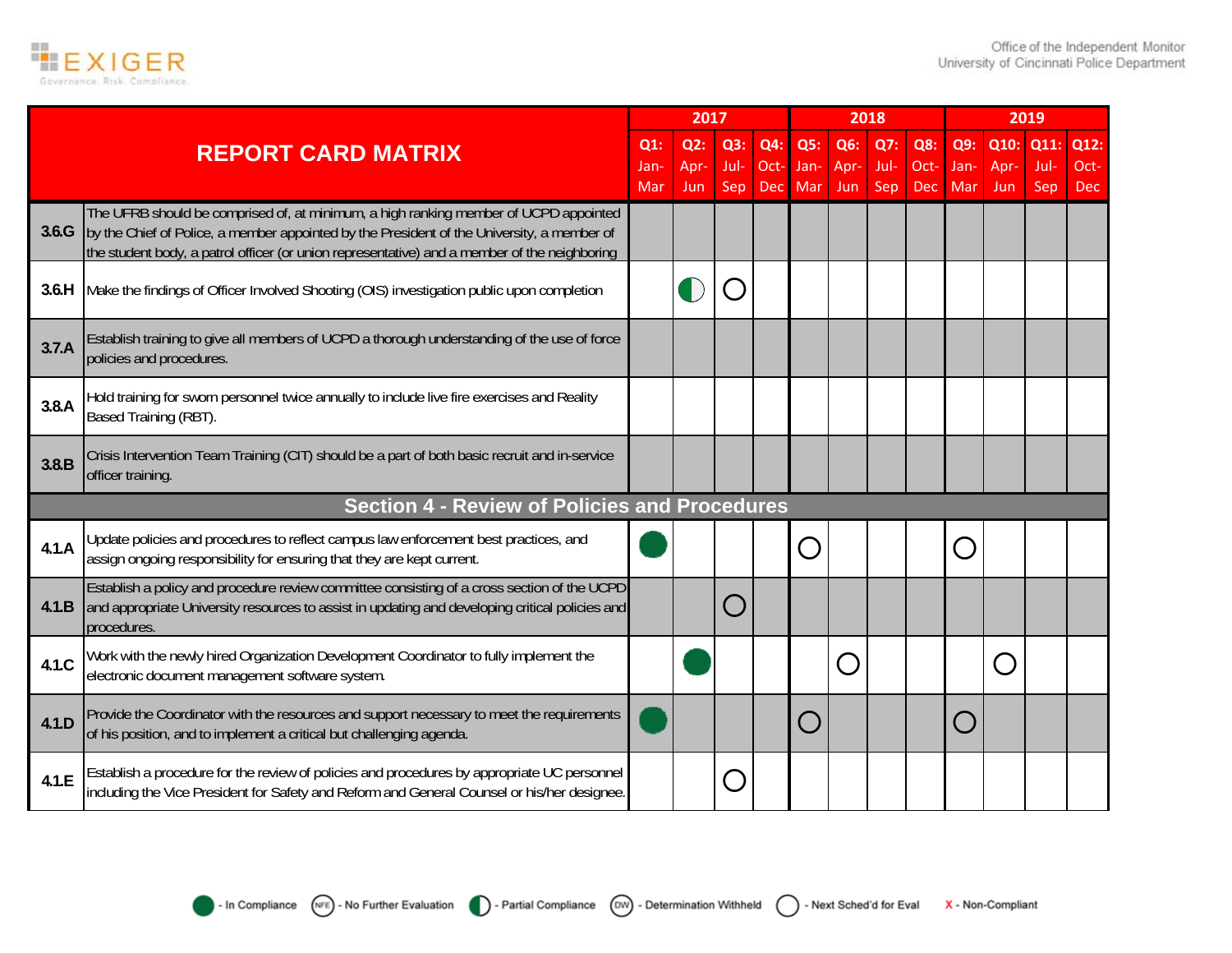

|       |                                                                                                                                                                                                                                                                                 |            | 2017 |        |            |           | 2018 |      |            |      |      | 2019 |      |
|-------|---------------------------------------------------------------------------------------------------------------------------------------------------------------------------------------------------------------------------------------------------------------------------------|------------|------|--------|------------|-----------|------|------|------------|------|------|------|------|
|       | <b>REPORT CARD MATRIX</b>                                                                                                                                                                                                                                                       | $Q1$ :     | Q2:  | Q3:    | Q4:        | Q5:       | Q6:  | Q7:  | Q8:        | Q9:  | Q10: | Q11: | Q12: |
|       |                                                                                                                                                                                                                                                                                 | Jan-       | Apr- | Jul-   | Oct-       | Jan-      | Apr- | Jul- | Oct-       | Jan- | Apr- | Jul- | Oct- |
|       |                                                                                                                                                                                                                                                                                 | Mar        | Jun  | Sep    | <b>Dec</b> | Mar       | Jun  | Sep  | <b>Dec</b> | Mar  | Jun  | Sep  | Dec  |
| 4.2.A | Establish adequate and consistent policies and procedures in several key critical areas<br>including officer supervision and accountability, department transparency, effective diversity<br>recruitment and essential goal setting to develop community trust and partnership. | <b>NFE</b> |      |        |            |           |      |      |            |      |      |      |      |
| 4.3.A | Rewrite Field Interrogations policy to require that stops be constitutional and based upon<br>probable cause and reasonable suspicion criteria.                                                                                                                                 |            |      |        |            |           |      |      |            |      |      |      |      |
| 4.3.B | Remove problematic verbiage such as "Persons not fitting the place, time or area."                                                                                                                                                                                              |            |      |        |            |           |      |      |            |      |      |      |      |
| 4.3.C | Clarify sections in the procedure on when an officer can conduct a "pat down" for officer<br>safety.                                                                                                                                                                            |            |      |        |            |           |      |      |            |      |      |      |      |
| 4.4.A | Rewrite the Trespass Warning to articulate tenets of Constitutional policing as the basis for<br>initiating trespassing encounters and clearly articulate probable cause and reasonable<br>suspicion.                                                                           |            |      | $(\ )$ |            |           |      |      |            |      |      |      |      |
| 4.4.B | Remove contradictory language suggesting both that UC is "public property", yet, "under the<br>laws of Ohio, UC has the right to forbid a person to come onto this property."                                                                                                   |            |      |        |            |           |      |      |            |      |      |      |      |
| 4.5.A | Limit the number of off-duty hours officers can work to 20-30 hours in addition to their normal<br>work week.                                                                                                                                                                   |            |      |        |            |           |      |      |            |      |      |      |      |
| 4.5.B | Require UCPD approval of any collateral employment to prevent conflict of interests.                                                                                                                                                                                            |            |      |        |            |           |      |      |            |      |      |      |      |
| 4.6.A | Require that officers complete a police/public safety officers' bike course, and receive a<br>certification prior to being allowed to deploy on a bicycle.                                                                                                                      |            |      |        |            | $\bigcap$ |      |      |            |      |      |      |      |
| 4.7.A | Rewrite the Unlawful Assemblies policy to include a section on when student assemblies<br>can/should be deemed unlawful.                                                                                                                                                        |            |      |        |            |           |      |      |            |      |      |      |      |
| 4.8.A | Rewrite the Plain Clothes Detail policy to address supervisory oversight, notification protocols<br>(UCPD and CPD), when plain clothes details may be utilized and collateral issues to plain<br>clothes deployment.                                                            |            |      |        |            |           |      |      |            |      |      |      |      |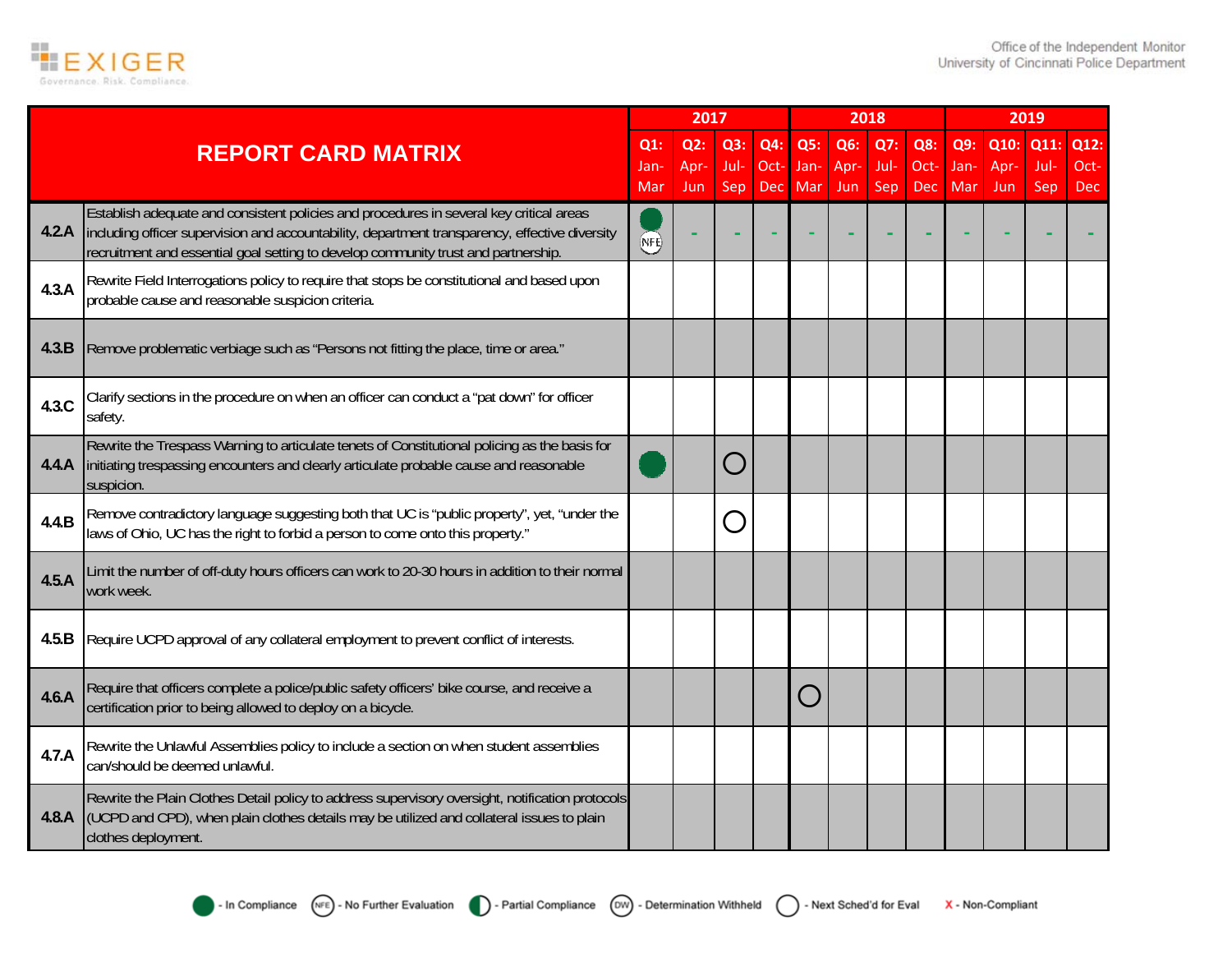

|        |                                                                                                                                                                                                                                                                                   |                       | 2017               |                    |                           |                    |                    | 2018               |                           |                    |                     | 2019                |                            |
|--------|-----------------------------------------------------------------------------------------------------------------------------------------------------------------------------------------------------------------------------------------------------------------------------------|-----------------------|--------------------|--------------------|---------------------------|--------------------|--------------------|--------------------|---------------------------|--------------------|---------------------|---------------------|----------------------------|
|        | <b>REPORT CARD MATRIX</b>                                                                                                                                                                                                                                                         | $Q1$ :<br>Jan-<br>Mar | Q2:<br>Apr-<br>Jun | Q3:<br>Jul-<br>Sep | Q4:<br>Oct-<br><b>Dec</b> | Q5:<br>Jan-<br>Mar | Q6:<br>Apr-<br>Jun | Q7:<br>Jul-<br>Sep | Q8:<br>Oct-<br><b>Dec</b> | Q9:<br>Jan-<br>Mar | Q10:<br>Apr-<br>Jun | Q11:<br>Jul-<br>Sep | Q12:<br>Oct-<br><b>Dec</b> |
| 4.9.A  | Prohibit the use of Confidential Informants (CIs) except in extraordinary circumstances with<br>clearance at the University reporting level.                                                                                                                                      |                       |                    |                    |                           |                    |                    |                    |                           |                    |                     |                     |                            |
|        | Rewrite the Gangs policy to focus on what specific behaviors constitute a constitutional stop<br>4.10.A or other law enforcement encounter with a gang member, and to clarify what constitutes<br>gang activity, and how an individual becomes classified as a known gang member. |                       |                    |                    |                           |                    |                    |                    |                           |                    |                     |                     |                            |
| 4.11.A | Revise Active Shooter policy so that the section on tactical responses is consistent with Multi<br>Assault Counter-Terrorism Capability (MACTAC)                                                                                                                                  |                       |                    |                    |                           | $\bigcap$          |                    |                    |                           |                    |                     |                     |                            |
|        | Update Bomb Threats policy to incorporate the likely motivations of modern bomb threat<br>4.12.A callers and to ensure alignment with current realities of today's domestic and foreign terrorist<br>bombers.                                                                     |                       |                    |                    |                           |                    |                    |                    |                           |                    |                     |                     |                            |
| 4.13.A | Make Clery notifications for reportable only for Clery incidents, and make other crime data<br>available on the University's website                                                                                                                                              |                       |                    |                    |                           | $\bigcap$          |                    |                    |                           |                    |                     |                     |                            |
|        | Build out a dedicated Emergency Operations Center, designed to facilitate planning and<br>4.14.A response to both planned and unplanned events in coordination with other federal, state and<br>local agencies.                                                                   |                       |                    |                    |                           |                    |                    |                    |                           |                    |                     |                     |                            |
|        | Section 5 - Review of Officer Recruitment, Hiring, Promotion, and Retention                                                                                                                                                                                                       |                       |                    |                    |                           |                    |                    |                    |                           |                    |                     |                     |                            |
| 5.1.A  | Update hiring policy by requiring diversity applicants throughout the police officer candidate<br>recruitment process.                                                                                                                                                            |                       |                    |                    |                           |                    |                    |                    |                           |                    |                     |                     |                            |
| 5.1.B  | Partner with well-established minority groups who will share and forward the UCPD's<br>recruitment advertisements.                                                                                                                                                                |                       | (NFE)              |                    |                           |                    |                    |                    |                           |                    |                     |                     |                            |
| 5.2.A  | Work with officers, student population, and community members to craft a UCPD mission<br>statement that states the reason that UCPD exists, what IT does, and reflects its basic<br>philosophy.                                                                                   |                       |                    |                    |                           |                    |                    |                    |                           |                    |                     |                     |                            |
| 5.2.B  | Develop a strong employer brand that will contribute to its becoming the law enforcement<br>employer of choice in Cincinnati.                                                                                                                                                     |                       | NFE                |                    |                           |                    |                    |                    |                           |                    |                     |                     |                            |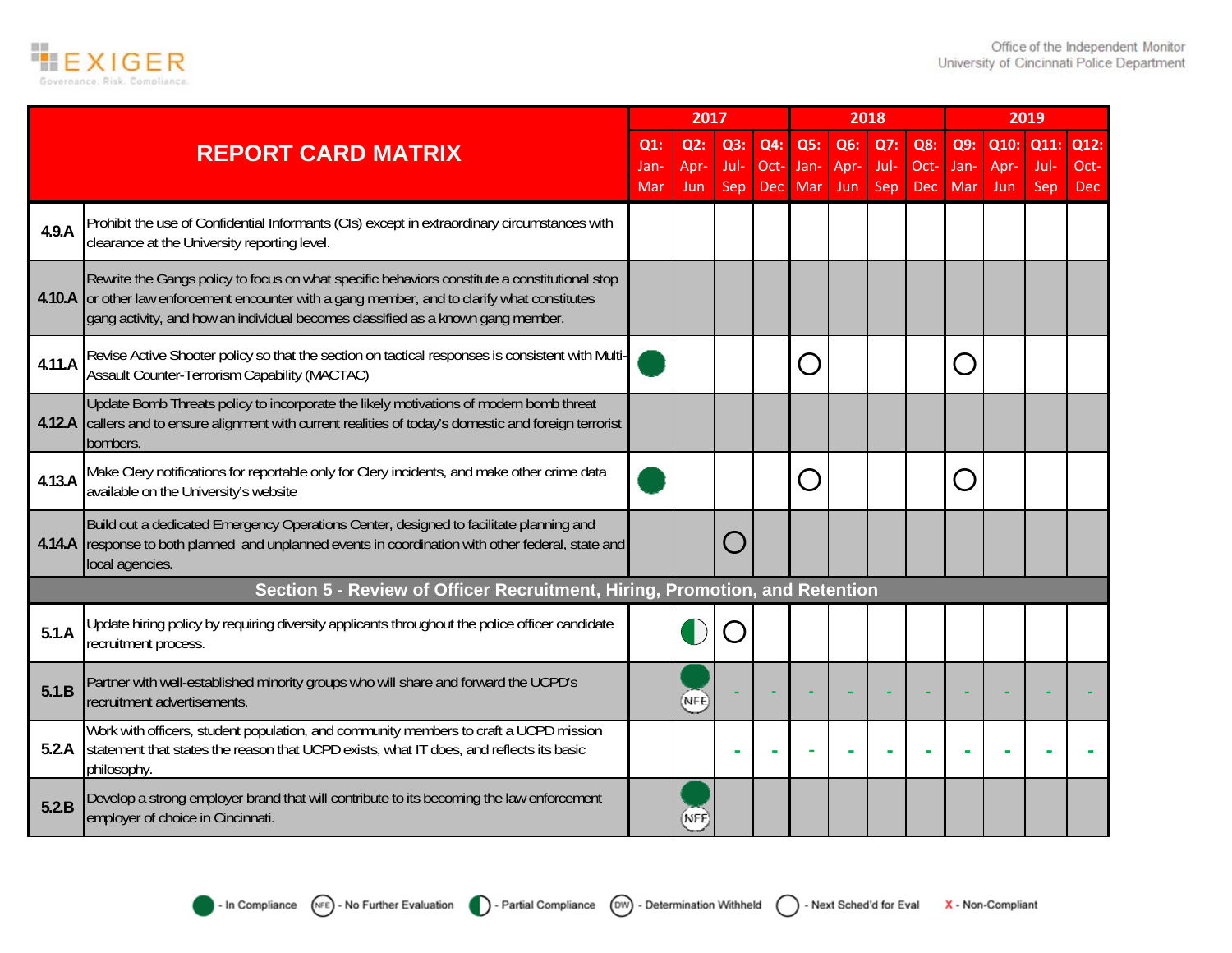

|       |                                                                                                                                                                                                                                               |            | 2017        |             |             |             |             | 2018               |             |             |             | 2019        |               |
|-------|-----------------------------------------------------------------------------------------------------------------------------------------------------------------------------------------------------------------------------------------------|------------|-------------|-------------|-------------|-------------|-------------|--------------------|-------------|-------------|-------------|-------------|---------------|
|       | <b>REPORT CARD MATRIX</b>                                                                                                                                                                                                                     | $Q1$ :     | Q2:         | Q3:         | Q4:         | Q5:         | Q6:         | Q7:                | Q8:         | Q9:         | Q10:        | Q11         | Q12:          |
|       |                                                                                                                                                                                                                                               | Jan<br>Mar | Apr-<br>Jun | Jul-<br>Sep | Oct-<br>Dec | Jan-<br>Mar | Apr-<br>Jun | Jul-<br><b>Sep</b> | Oct-<br>Dec | Jan-<br>Mar | Apr-<br>Jun | Jul-<br>Sep | $Oct-$<br>Dec |
| 5.3.A | Expand the search for police officer candidates by partnering with well-established groups to<br>share and forward recruitment advertisement to a broader community network.                                                                  |            | (NFE)       |             |             |             |             |                    |             |             |             |             |               |
| 5.3.B | Target all groups including women, Hispanic, Asian, AA and LGBTQ both in the community<br>and on campus.                                                                                                                                      |            |             |             |             |             |             |                    |             |             |             |             |               |
| 5.3C  | Increase recruitment efforts among the more diverse pool of UCPD campus security officers<br>and other university employees who serve in different campus departments who may have<br>demonstrated commendable performance and good judgment. |            |             |             |             |             |             |                    |             |             |             |             |               |
| 5.3.D | Ensure that recruitment campaigns reflect UCPD's commitment to diversifying and market<br>values like community engagement, partnerships, shared responsibility for crime prevention,<br>etc.                                                 |            |             |             |             |             |             |                    |             |             |             |             |               |
| 5.3.E | Leverage, to the greatest extent possible, its family tuition payment program, in an attempt to<br>bring seasoned, diverse, mission-appropriate candidates into the recruitment mix.                                                          |            |             |             |             |             |             |                    |             |             |             |             |               |
| 5.4.A | Revise and update the current hiring policy to a true best practice recruitment and selection<br>plan that acknowledges the need for diversity and sets diversity as a goal.                                                                  |            |             |             |             |             |             |                    |             |             |             |             |               |
| 5.5.A | Explore the adoption of the Community Collaboration Model for recruitment.                                                                                                                                                                    |            |             |             |             |             |             |                    |             |             |             |             |               |
| 5.5.B | Ensure that recruitment outreach is inclusive of all on and off campus communities including<br>the LGBTQ community.                                                                                                                          |            |             |             |             |             |             |                    |             |             |             |             |               |
| 5.5.C | Carefully select and train officers who attend recruiting events like career fairs.                                                                                                                                                           |            |             |             |             |             |             |                    |             |             |             |             |               |
| 5.5.D | Establish recruitment ambassadors, comprised of University staff, students and community<br>members, that will work with officers and on their own to help recruit applicants.                                                                |            |             |             |             |             |             |                    |             |             |             |             |               |
| 5.5.E | Work toward making recruitment part of UCPD officers' regular interactions with the<br>community.                                                                                                                                             |            |             |             |             |             |             |                    |             |             |             |             |               |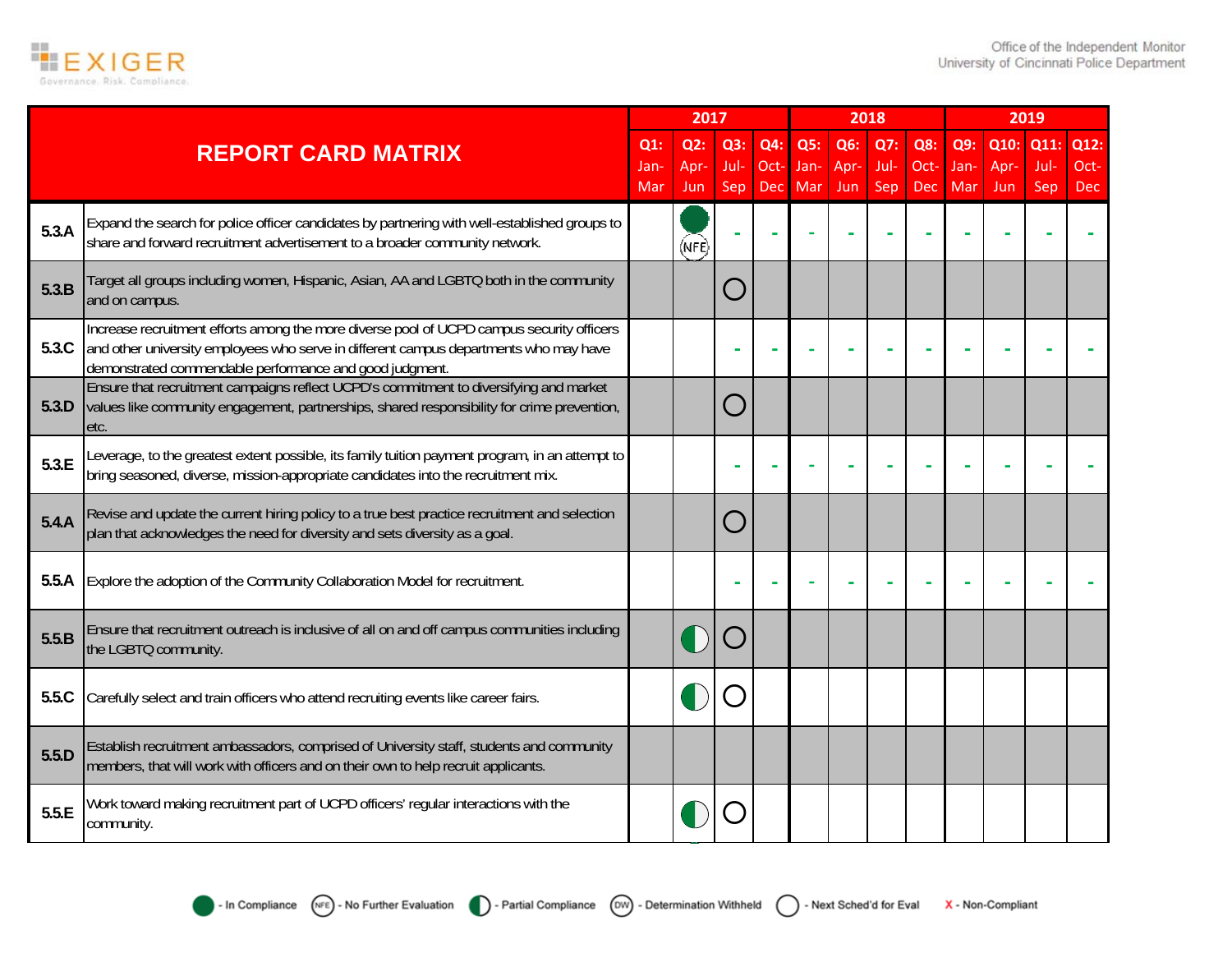

|       |                                                                                                                                                                                                                                                                                         |                       | 2017               |                    |                    |                    | 2018               |                    |                           |                    |                     | 2019                |                            |
|-------|-----------------------------------------------------------------------------------------------------------------------------------------------------------------------------------------------------------------------------------------------------------------------------------------|-----------------------|--------------------|--------------------|--------------------|--------------------|--------------------|--------------------|---------------------------|--------------------|---------------------|---------------------|----------------------------|
|       | <b>REPORT CARD MATRIX</b>                                                                                                                                                                                                                                                               | $Q1$ :<br>Jan-<br>Mar | Q2:<br>Apr-<br>Jun | Q3:<br>Jul-<br>Sep | Q4:<br>Oct-<br>Dec | Q5:<br>Jan-<br>Mar | Q6:<br>Apr-<br>Jun | Q7:<br>Jul-<br>Sep | Q8:<br>Oct-<br><b>Dec</b> | Q9:<br>Jan-<br>Mar | Q10:<br>Apr-<br>Jun | Q11:<br>Jul-<br>Sep | Q12:<br>Oct-<br><b>Dec</b> |
| 5.6.A | Track the performance of former Security Officers to assess any impact of the streamlined<br>hiring process.                                                                                                                                                                            |                       | (NFE)              |                    |                    |                    |                    |                    |                           |                    |                     |                     |                            |
| 5.6.B | Use lateral and retired officers, after careful screening to ensure that their qualifications and<br>background are consistent with the mission and philosophy of UCPD.                                                                                                                 |                       |                    |                    |                    |                    |                    |                    |                           |                    |                     |                     |                            |
| 5.6.C | Consider a relocation bonus for lateral hires.                                                                                                                                                                                                                                          | (NFE)                 |                    |                    |                    |                    |                    |                    |                           |                    |                     |                     |                            |
| 5.6.D | Build a process that gives priority to Cincinnati residents (1) at the beginning of a career or<br>(2) in transition from a previous career and whose career aspirations are consistent with the<br>mission and philosophy of UCPD.                                                     |                       | (NFE)              |                    |                    |                    |                    |                    |                           |                    |                     |                     |                            |
| 5.6.E | Actively work with local high schools to identify and work with young people who may aspire<br>to a career consistent with the UCPD mission and philosophy.                                                                                                                             |                       |                    |                    |                    |                    |                    |                    |                           |                    |                     |                     |                            |
| 5.6.F | Consider creating a UCPD Police Cadet program and a student intern program.                                                                                                                                                                                                             |                       |                    |                    |                    |                    |                    |                    |                           |                    |                     |                     |                            |
| 5.6.G | Consider offering a free Candidate Applicant Preparation Program                                                                                                                                                                                                                        |                       |                    |                    |                    |                    |                    |                    |                           |                    |                     |                     |                            |
| 5.7.A | Ensure that the annual evaluation process proposed in the Diversity Plan include the<br>collection of data at every step, test, and exclusion point in the hiring process, including those<br>who voluntarily drop out of the process. Use this data to continuously improve the hiring |                       |                    |                    |                    |                    |                    |                    |                           |                    |                     |                     |                            |
| 5.8.A | Consider developing and providing support mechanisms for all applicants to reduce the<br>number of no shows and failures.                                                                                                                                                               |                       |                    |                    |                    |                    |                    |                    |                           |                    |                     |                     |                            |
| 5.8.B | Ensure that the proposed suitability assessments of the applicants to the agency is preceded<br>by the adoption of a roadmap to change existing culture to the extent necessary to align it<br>with that of the newly defined mission of the department.                                |                       |                    |                    |                    |                    |                    |                    |                           |                    |                     |                     |                            |
| 5.8.C | The panel interview should be conducted by a diverse panel.                                                                                                                                                                                                                             |                       |                    |                    |                    |                    |                    |                    |                           |                    |                     |                     |                            |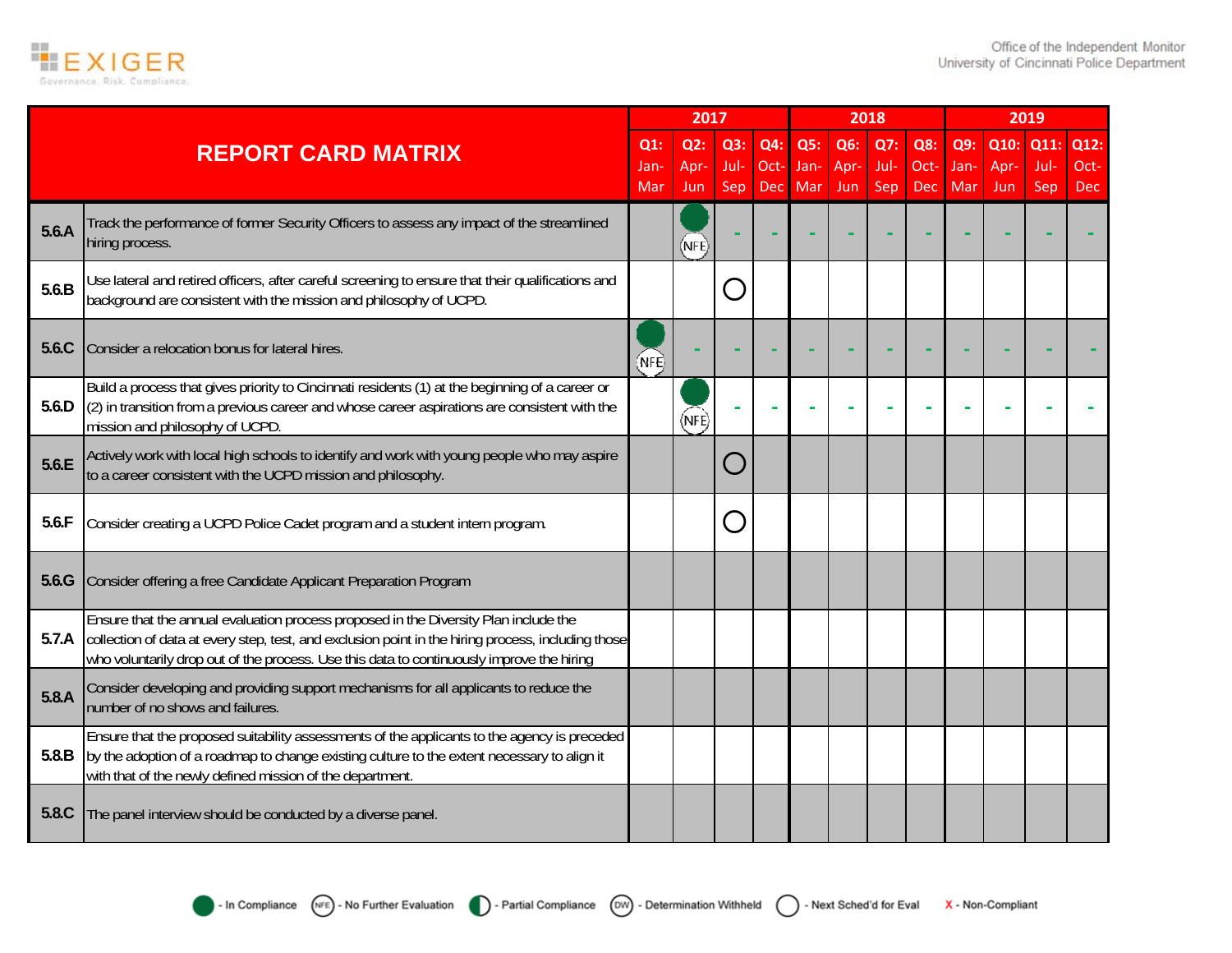

|        |                                                                                                                                                                                                                                                             |                   | 2017               |                    |                    |                    |                    | 2018               |                      |                    |                     | 2019                |                            |
|--------|-------------------------------------------------------------------------------------------------------------------------------------------------------------------------------------------------------------------------------------------------------------|-------------------|--------------------|--------------------|--------------------|--------------------|--------------------|--------------------|----------------------|--------------------|---------------------|---------------------|----------------------------|
|        | <b>REPORT CARD MATRIX</b>                                                                                                                                                                                                                                   | Q1<br>Jan-<br>Mar | Q2:<br>Apr-<br>Jun | Q3:<br>Jul-<br>Sep | Q4:<br>Oct-<br>Dec | Q5:<br>Jan-<br>Mar | Q6:<br>Apr-<br>Jun | Q7:<br>Jul-<br>Sep | Q8:<br>$Oct-$<br>Dec | Q9:<br>Jan-<br>Mar | Q10:<br>Apr-<br>Jun | Q11:<br>Jul-<br>Sep | Q12:<br>Oct-<br><b>Dec</b> |
| 5.8.D  | Review the process to be used by the contractor, and confirm it's been tested for bias and is<br>aligned with the UCPD mission.                                                                                                                             |                   |                    |                    |                    |                    |                    |                    |                      |                    |                     |                     |                            |
| 5.8.E  | The annual evaluation process proposed in the Diversity plan should include the collection of<br>data at every step, test, and exclusion point in the hiring process, including those who<br>voluntarily drop out of the process.                           |                   |                    |                    |                    |                    |                    |                    |                      |                    |                     |                     |                            |
| 5.9.A  | Define the desired traits and qualifications for a supervisor, and those should be reflected in<br>assessment center exercises, interview questions and scoring protocol.                                                                                   |                   |                    |                    |                    |                    |                    |                    |                      |                    |                     |                     |                            |
|        | Ensure that the process for promotion is evaluated annually by the Chief, Assistant Chief and<br>5.10.A Lieutenants, and consider annual review of both the promotion and career development<br>process by both the Chief and the Director of Public Safety |                   |                    |                    |                    |                    |                    |                    |                      |                    |                     |                     |                            |
| 5.11.A | Use students and community members in the assessment center exercises and in the<br>interview processes.                                                                                                                                                    |                   |                    |                    |                    |                    |                    |                    |                      |                    |                     |                     |                            |
| 5.12.A | Update the promotional policies and procedures to reflect the position of Sergeant.                                                                                                                                                                         |                   |                    |                    |                    |                    |                    |                    |                      |                    |                     |                     |                            |
| 5.13.A | Select a turnover/attrition metric to identify and react to deviations from the expected rate.                                                                                                                                                              |                   |                    |                    |                    |                    |                    |                    |                      |                    |                     |                     |                            |
| 5.13.B | Enhance the recruitment and hiring process to ensure that candidates have proper<br>expectations and are the right fit the job.                                                                                                                             |                   |                    |                    |                    |                    |                    |                    |                      |                    |                     |                     |                            |
| 5.13.C | Conduct, maintain and analyze exit interviews in order to better understand any deviations<br>from the expected attrition rate.                                                                                                                             |                   |                    |                    |                    |                    |                    |                    |                      |                    |                     |                     |                            |
|        | <b>Section 6 - Review of Training</b>                                                                                                                                                                                                                       |                   |                    |                    |                    |                    |                    |                    |                      |                    |                     |                     |                            |
| 6.1.A  | Draft and adopt consistent policies and procedures for the development and approval of all<br>UCPD courses and ensure that all courses are consistent with UCPD mission and<br>philosophy.                                                                  |                   |                    |                    |                    |                    |                    |                    |                      |                    |                     |                     |                            |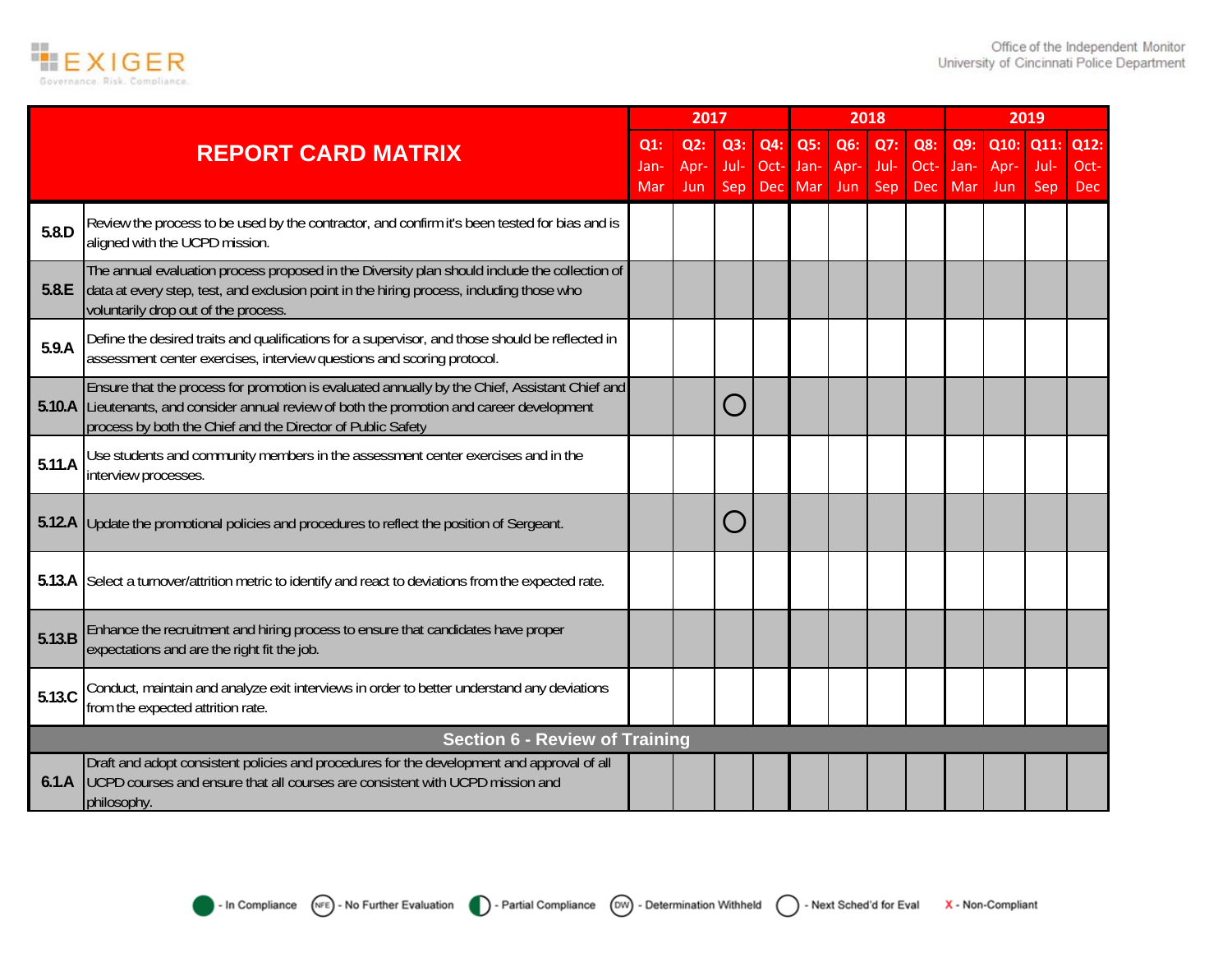

|       |                                                                                                                                                                                                                                          |                       | 2017                  |                    |                           |                    |                    | 2018               |             |                        |             | 2019                     |                     |
|-------|------------------------------------------------------------------------------------------------------------------------------------------------------------------------------------------------------------------------------------------|-----------------------|-----------------------|--------------------|---------------------------|--------------------|--------------------|--------------------|-------------|------------------------|-------------|--------------------------|---------------------|
|       | <b>REPORT CARD MATRIX</b>                                                                                                                                                                                                                | $Q1$ :<br>Jan-<br>Mar | $Q2$ :<br>Apr-<br>Jun | Q3:<br>Jul-<br>Sep | Q4:<br>Oct-<br><b>Dec</b> | Q5:<br>Jan-<br>Mar | Q6:<br>Apr-<br>Jun | Q7:<br>Jul-<br>Sep | Q8:<br>Oct- | Q9:<br>Jan-<br>Dec Mar | Apr-<br>Jun | Q10: Q11:<br>Jul-<br>Sep | Q12:<br>Oct-<br>Dec |
| 6.1.B | Ensure appropriate oversight of outside training to ensure it is consistent with Department<br>Mission, Vision and Values.                                                                                                               |                       |                       |                    |                           |                    |                    |                    |             |                        |             |                          |                     |
| 6.1.C | Require proper tracking, and evaluation of all courses and instructors.                                                                                                                                                                  |                       |                       |                    |                           |                    |                    |                    |             |                        |             |                          |                     |
| 6.1.D | Require instructors to attend a certified instructor development course.                                                                                                                                                                 |                       |                       |                    |                           |                    |                    |                    |             |                        |             |                          |                     |
| 6.1.E | Ensure training is consistent with officer tasks and competencies to successfully serve in an<br>urban and campus environment in a manner consistent with Department Mission, Vision and<br>Values                                       |                       |                       |                    |                           |                    |                    |                    |             |                        |             |                          |                     |
| 6.1.F | Establish and maintain a "lessons learned" program.                                                                                                                                                                                      |                       |                       |                    |                           |                    |                    |                    |             |                        |             |                          |                     |
| 6.1.G | Establish a Training Committee responsible for review of training policies and procedures,<br>curricula development and course delivery.                                                                                                 |                       |                       |                    |                           |                    |                    |                    |             |                        |             |                          |                     |
| 6.1.H | Ensure that training opportunities are available to all employees both sworn and unsworn.                                                                                                                                                |                       |                       |                    |                           |                    |                    |                    |             |                        |             |                          |                     |
| 6.2.A | Locate the training office within headquarters and create a state of the art on-campus<br>learning environment by identifying a professional setting for in-service training.                                                            |                       |                       |                    |                           |                    |                    |                    |             |                        |             |                          |                     |
| 6.3.A | Develop a portion of the 80-hour class in an e-learning format, to be delivered immediately<br>upon swearing in, so as to allow for appropriate orientation before the commencement of<br>patrol functions.                              |                       |                       |                    |                           |                    |                    |                    |             |                        |             |                          |                     |
| 6.4.A | Develop introductory curricula, with time allotment and method of delivery (e-learning versus<br>classroom) for the Clery Act; Mission, Vision and Values of UCPD; and community relations<br>for inclusion in orientation training      |                       |                       |                    |                           |                    |                    |                    |             |                        |             |                          |                     |
| 6.5.A | Design courses to specifically meet unique training needs including courses addressing the<br>unique intersection of urban and university policing, and training designed to promote<br>effective interactions with diverse populations. |                       |                       |                    |                           |                    |                    |                    |             |                        |             |                          |                     |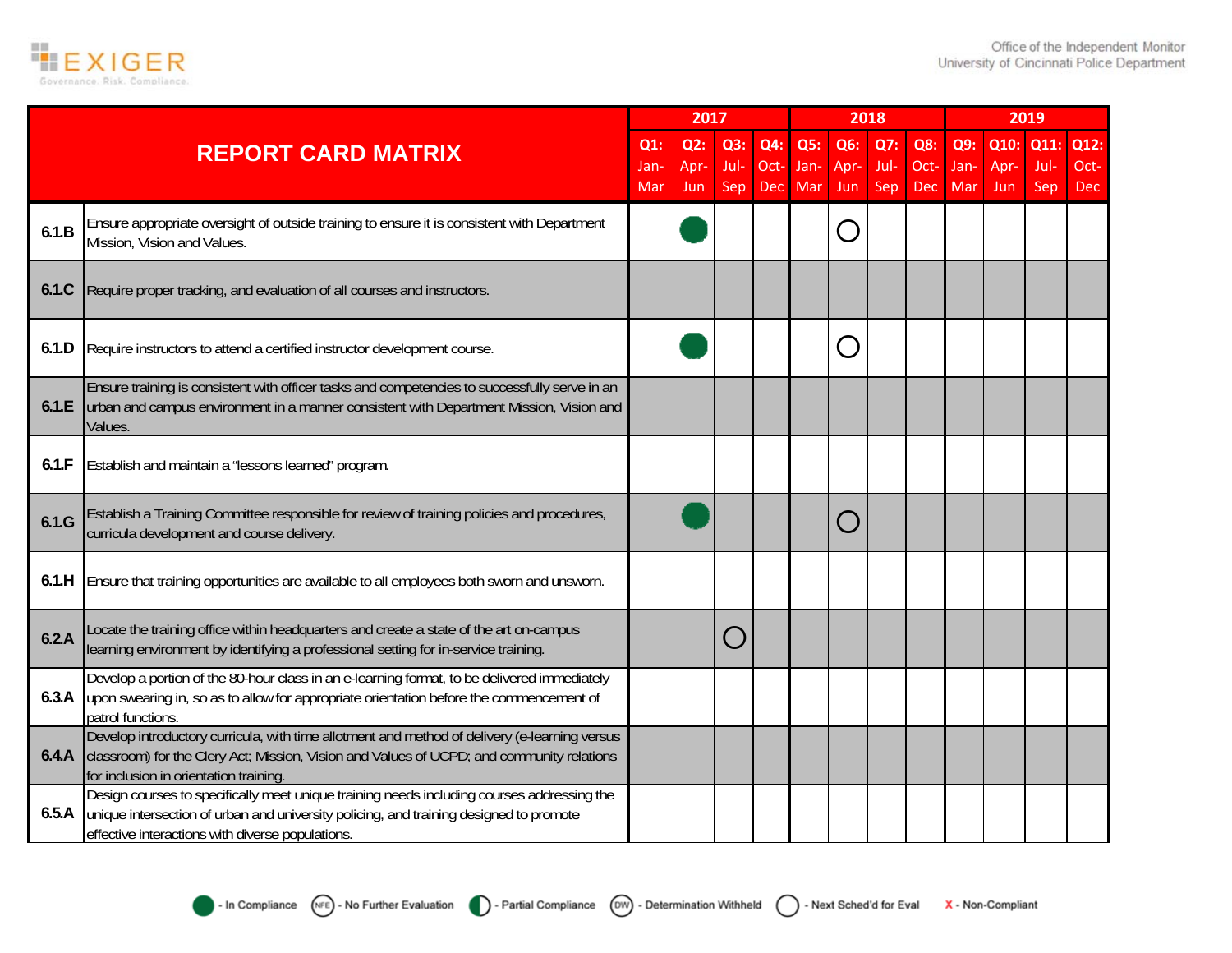

|       |                                                                                                                                                                                                                                                                                       |             | 2017        |             |                    |             | 2018        |             |             |                   |             | 2019        |                    |
|-------|---------------------------------------------------------------------------------------------------------------------------------------------------------------------------------------------------------------------------------------------------------------------------------------|-------------|-------------|-------------|--------------------|-------------|-------------|-------------|-------------|-------------------|-------------|-------------|--------------------|
|       | <b>REPORT CARD MATRIX</b>                                                                                                                                                                                                                                                             | $Q1$ :      | Q2:         | Q3:         | Q4:                | Q5:         | Q6:         | Q7:         | Q8:         | Q9:               | Q10:        | Q11:        | Q12:               |
|       |                                                                                                                                                                                                                                                                                       | Jan-<br>Mar | Apr-<br>Jun | Jul-<br>Sep | Oct-<br><b>Dec</b> | Jan-<br>Mar | Apr-<br>Jun | Jul-<br>Sep | Oct-<br>Dec | Jan-<br>Mar       | Apr-<br>Jun | Jul-<br>Sep | Oct-<br><b>Dec</b> |
| 6.6.A | Build on the recommendations of this report relative to needs assessment and conduct a<br>formal review of training, to be repeated on an annual basis.                                                                                                                               |             |             |             |                    |             |             |             |             |                   |             |             |                    |
| 6.6.B | Develop an annual training plan consisting of goals and strategy based on an annual formal<br>needs assessment, with input from the Chief of Police, a training committee comprised of<br>UCPD personnel, training unit officer-in-charge, and the community.                         |             |             |             |                    |             |             |             |             |                   |             |             |                    |
| 6.7.A | Develop as part of the annual training plan a mandatory training curriculum in modular<br>format, to be reviewed and modified annually, including the state-mandated training as well<br>as those courses which are determined to be best suited for UCPD-mandated annual             |             |             |             |                    |             |             |             |             |                   |             |             |                    |
| 6.7.B | Infuse the curriculum developed with elements of community policing, including a clear and<br>unified message as to the UCPD's commitment to community policing, as well as with critical<br>thinking and problem solving skills training throughout.                                 |             |             |             |                    | $\bigcap$   |             |             |             | $\overline{(\ )}$ |             |             |                    |
| 6.7.C | Develop a series of elective courses in different relevant subject matter areas all of which<br>would have to be completed over a three-year period.                                                                                                                                  |             |             |             |                    |             |             |             |             |                   |             |             |                    |
| 6.7.D | Consider courses for the mandatory training that include updates on trends and innovations<br>in both municipal and university policing, an update on Ohio criminal law, a use of force<br>update including de-escalation techniques, community and problem solving policing updates, |             |             |             |                    |             |             |             |             |                   |             |             |                    |
| 6.7.E | Elective courses should include: Community-police relations; Building partnerships with<br>communities both on and off campus; Critical thinking and problem solving; Ethics and<br>Integrity; Diversity; Biased policing; Substance Abuse; Date rape; Leadership; De-escalation      |             |             |             |                    |             |             |             |             |                   |             |             |                    |
| 6.7.F | Determine the appropriate split of total mandatory annual training hours between mandatory<br>and elective courses.                                                                                                                                                                   |             |             |             |                    |             |             |             |             |                   |             |             |                    |
| 6.7.G | Increase diversity and biased policing training and require these subject to be recurrent<br>training annually.                                                                                                                                                                       |             |             |             |                    | $\bigcap$   |             |             |             |                   |             |             |                    |
| 6.7.H | Centralize and maintain records of all training in an electronic format which becomes part of<br>an Officer's personnel package                                                                                                                                                       |             |             |             |                    |             |             |             |             |                   |             |             |                    |
| 6.8.A | Develop a process by which UCPD develops its curricula.                                                                                                                                                                                                                               |             |             |             |                    |             |             |             |             |                   |             |             |                    |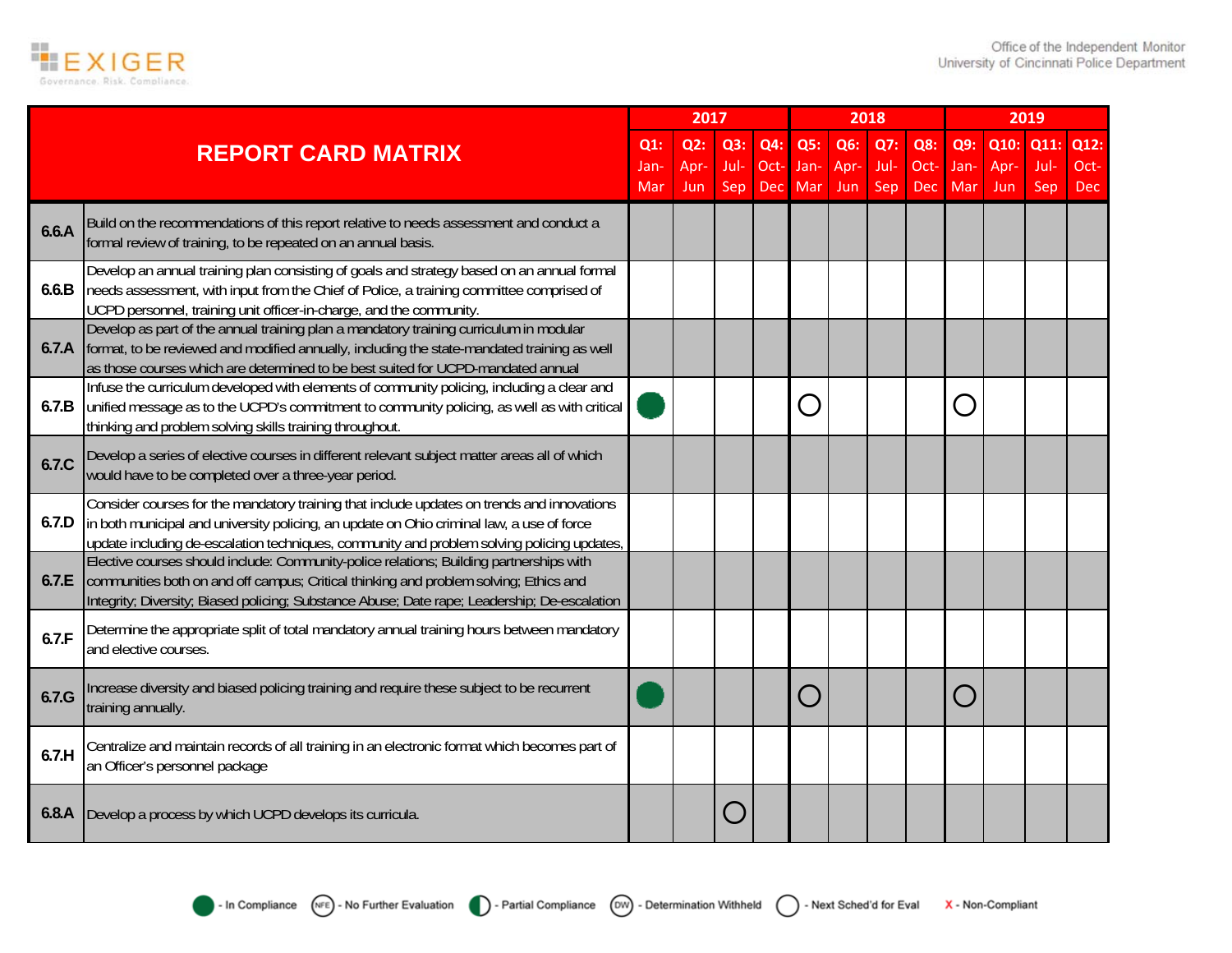

|        |                                                                                                                                                                                                                    |                       | 2017                  |                    |                           |                    | 2018               |                    |                    |                    |                     | 2019                |                            |
|--------|--------------------------------------------------------------------------------------------------------------------------------------------------------------------------------------------------------------------|-----------------------|-----------------------|--------------------|---------------------------|--------------------|--------------------|--------------------|--------------------|--------------------|---------------------|---------------------|----------------------------|
|        | <b>REPORT CARD MATRIX</b>                                                                                                                                                                                          | $Q1$ :<br>Jan-<br>Mar | $Q2$ :<br>Apr-<br>Jun | Q3:<br>Jul-<br>Sep | Q4:<br>Oct-<br><b>Dec</b> | Q5:<br>Jan-<br>Mar | Q6:<br>Apr-<br>Jun | Q7:<br>Jul-<br>Sep | Q8:<br>Oct-<br>Dec | Q9:<br>Jan-<br>Mar | Q10:<br>Apr-<br>Jun | Q11:<br>Jul-<br>Sep | Q12:<br>Oct-<br><b>Dec</b> |
| 6.9.A  | Establish a lessons learned program, derived from UCPD uses of force, post-incident<br>debriefings, employee suggestions, personnel complaints and case law updates.                                               |                       |                       |                    |                           |                    |                    |                    |                    |                    |                     |                     |                            |
|        | 6.10.A Develop a list of tasks and skill competencies expected of an FTO.                                                                                                                                          |                       |                       |                    |                           |                    |                    |                    |                    |                    |                     |                     |                            |
| 6.10.B | Create a selection process to assess whether an applicant has the skills necessary to train<br>new officers.                                                                                                       |                       |                       |                    |                           |                    |                    |                    |                    |                    |                     |                     |                            |
| 6.10.C | Ensure that all FTO's support the Mission, Vision and Values of UCPD and will be a strong<br>role model for new employees.                                                                                         |                       |                       |                    |                           |                    |                    |                    |                    |                    |                     |                     |                            |
| 6.10.D | Ensure that the selection process includes a detailed review of the disciplinary and merit file<br>of the candidate.                                                                                               |                       |                       |                    |                           |                    |                    |                    |                    |                    |                     |                     |                            |
| 6.10.E | Ensure that there is a policy that requires a timely suitability review of any FTO in the case of<br>a sustained complaint involving that FTO.                                                                     |                       |                       |                    |                           |                    |                    |                    |                    |                    |                     |                     |                            |
|        | 6.11.A Require instructors to be OPOTC Certified Instructors.                                                                                                                                                      |                       |                       |                    |                           |                    |                    |                    |                    |                    |                     |                     |                            |
| 6.12.A | Require all courses taught by UCPD instructors to have written lesson plans that include<br>clearly stated, realistic performance objectives and learning activities that utilize multiple<br>learning modalities. |                       |                       |                    |                           |                    |                    |                    |                    |                    |                     |                     |                            |
| 6.12.B | Base the training approach on the tenets of adult education, promoting decision-making and<br>critical thinking.                                                                                                   |                       |                       |                    |                           |                    |                    |                    |                    |                    |                     |                     |                            |
| 6.12.C | Develop problem-based scenarios and case studies that allow the student to apply problem<br>solving skills & knowledge of diverse populations.                                                                     |                       |                       |                    |                           | $\bigcap$          |                    |                    |                    |                    |                     |                     |                            |
|        | 6.12.D Require curriculum review before a class is taught.                                                                                                                                                         |                       |                       |                    |                           |                    |                    |                    |                    |                    |                     |                     |                            |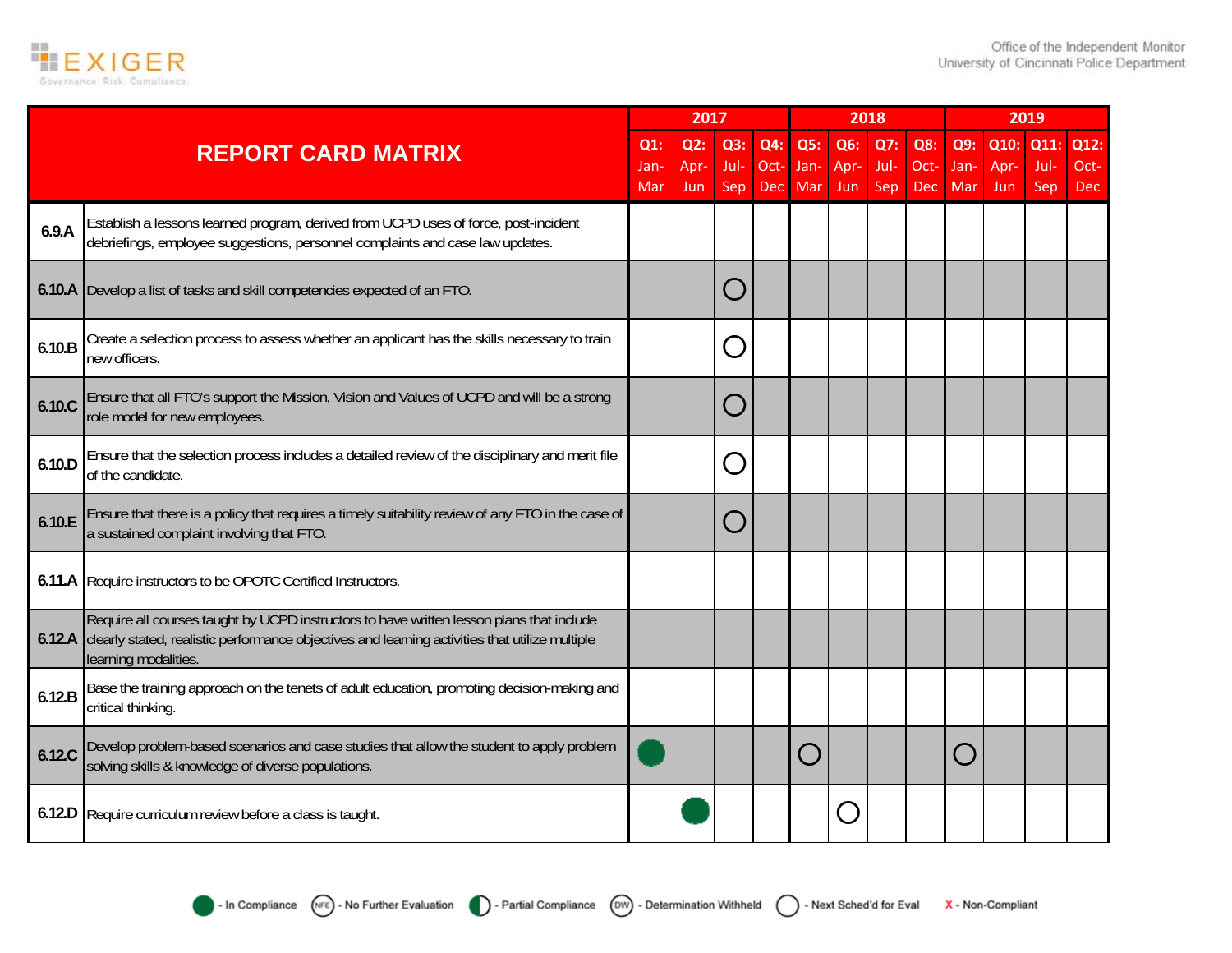

|        |                                                                                                                                                                                                                                      |                       | 2017                  |                    |                    |                    | 2018                                                                         |                    |                           |                                        |                      | 2019                |                            |
|--------|--------------------------------------------------------------------------------------------------------------------------------------------------------------------------------------------------------------------------------------|-----------------------|-----------------------|--------------------|--------------------|--------------------|------------------------------------------------------------------------------|--------------------|---------------------------|----------------------------------------|----------------------|---------------------|----------------------------|
|        | <b>REPORT CARD MATRIX</b>                                                                                                                                                                                                            | $Q1$ :<br>Jan-<br>Mar | $Q2$ :<br>Apr-<br>Jun | Q3:<br>Jul-<br>Sep | Q4:<br>Oct-<br>Dec | Q5:<br>Jan-<br>Mar | Q6:<br>Apr-<br>Jun                                                           | Q7:<br>Jul-<br>Sep | Q8:<br>Oct-<br><b>Dec</b> | Q9:<br>Jan-<br>Mar                     | Q10:<br>Apr-<br>Jun. | Q11:<br>Jul-<br>Sep | Q12:<br>Oct-<br><b>Dec</b> |
| 6.12.E | Observe instructors and rate performance.                                                                                                                                                                                            |                       |                       |                    |                    |                    |                                                                              |                    |                           |                                        |                      |                     |                            |
| 6.12.F | Survey students relative to the performance of their instructor.                                                                                                                                                                     |                       |                       |                    |                    |                    |                                                                              |                    |                           |                                        |                      |                     |                            |
| 6.13.A | Ensure that community relations issues are included in use of force courses and that unique<br>campus life issues are included in the defensive tactics course.                                                                      |                       |                       |                    |                    |                    |                                                                              |                    |                           |                                        |                      |                     |                            |
|        | Require by policy that all non-UCPD training be reviewed and approved prior to authorizing<br>6.14.A attendance at such program, and that a syllabus of such training be obtained for inclusion in<br>the attending employee's file. |                       |                       |                    |                    |                    |                                                                              |                    |                           | $\subset$                              |                      |                     |                            |
| 6.15.A | Ensure that the training lieutenant is devoted primarily, if not exclusively, to all of the tasks<br>attendant to training.                                                                                                          |                       | (NFE)                 |                    |                    |                    |                                                                              |                    |                           |                                        |                      |                     |                            |
| 6.15.B | Re-establish the Training Review Committee under the direction of the training lieutenant and<br>include a member from the university and two members from the community.                                                            |                       |                       |                    |                    |                    | $\overline{a}$                                                               |                    |                           |                                        |                      |                     |                            |
| 6.15.C | Ensure that an annual Continuing Education Plan and Learning Needs Assessment is<br>conducted.                                                                                                                                       |                       |                       |                    |                    |                    |                                                                              |                    |                           |                                        |                      |                     |                            |
| 6.15.D | Review, approve, and maintain the curriculum of every outside course approved for<br>attendance by a UCPD officer.                                                                                                                   |                       |                       |                    |                    | $\Box$             |                                                                              |                    |                           | $\begin{bmatrix} 1 \\ 1 \end{bmatrix}$ |                      |                     |                            |
|        | Obtain a Learning Management System (LMS) to track all training records, retain expanded<br>6.16.A course outlines and lesson plans, allow for automated employee training requests and<br>approvals.                                |                       |                       |                    |                    |                    |                                                                              |                    |                           |                                        |                      |                     |                            |
|        | 6.16.B Use best practice templates to design training, evaluate training delivery and instructors.                                                                                                                                   |                       |                       |                    |                    |                    | $\begin{array}{c} \begin{array}{c} \begin{array}{c} \end{array} \end{array}$ |                    |                           |                                        |                      |                     |                            |
| 6.16.C | Complete regular assessments of courses and training delivery. Ensure curricula includes<br>relevant and realistic officer tasks and competencies.                                                                                   |                       |                       |                    |                    |                    |                                                                              |                    |                           |                                        |                      |                     |                            |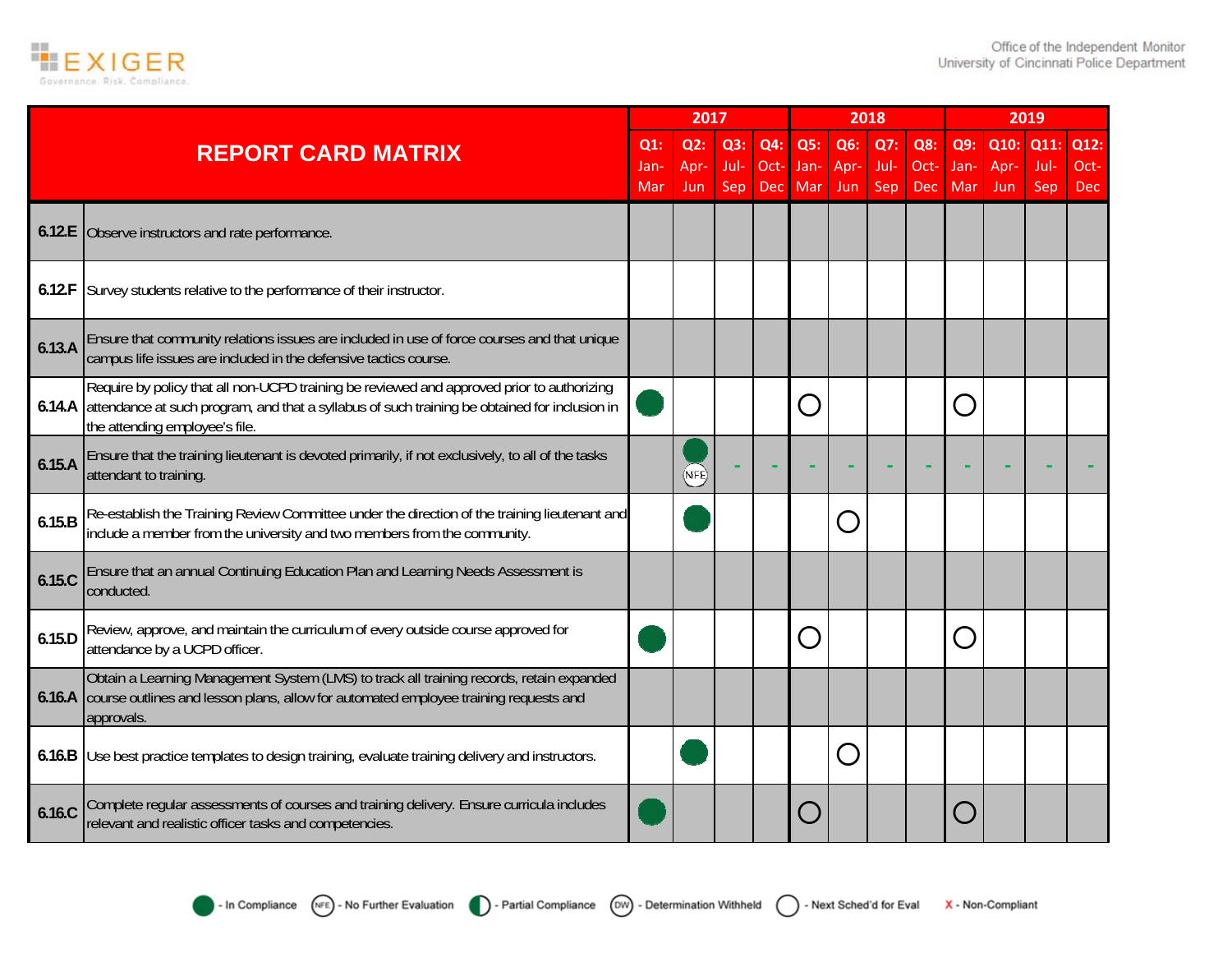

|        |                                                                                                                                                                                                                                                                                   |                   | 2017               |                    |                             |                                                   |                    | 2018               |                           |                    |                     | 2019                |                            |
|--------|-----------------------------------------------------------------------------------------------------------------------------------------------------------------------------------------------------------------------------------------------------------------------------------|-------------------|--------------------|--------------------|-----------------------------|---------------------------------------------------|--------------------|--------------------|---------------------------|--------------------|---------------------|---------------------|----------------------------|
|        | <b>REPORT CARD MATRIX</b>                                                                                                                                                                                                                                                         | Q1<br>Jan-<br>Mar | Q2:<br>Apr-<br>Jun | Q3:<br>Jul-<br>Sep | Q4:<br>$Oct-$<br><b>Dec</b> | Q5:<br>Jan-<br>Mar                                | Q6:<br>Apr-<br>Jun | Q7:<br>Jul-<br>Sep | Q8:<br>Oct-<br><b>Dec</b> | Q9:<br>Jan-<br>Mar | Q10:<br>Apr-<br>Jun | Q11:<br>Jul-<br>Sep | Q12:<br>Oct-<br><b>Dec</b> |
|        | Training Unit lieutenant should approve all internal courses and lesson plans, and approve all<br>6.16.D outside courses prior to employees being allowed to attend to ensure consistency with UCPD<br>policies, procedures, and agency mission, vision and values.               |                   |                    |                    |                             | $\left(\begin{array}{c} \ \ \ \end{array}\right)$ |                    |                    |                           |                    |                     |                     |                            |
| 6.17.A | Identify the actual training budget for equipment and off-site training each year and hold the<br>department accountable for working within its training budget.                                                                                                                  |                   |                    |                    |                             |                                                   |                    |                    |                           |                    |                     |                     |                            |
| 6.18.A | Develop a policy with respect to the selection of instructors and for the evaluation of their<br>performance.                                                                                                                                                                     |                   |                    |                    |                             |                                                   |                    |                    |                           |                    |                     |                     |                            |
|        | Develop a policy which charges the training lieutenant with mandatory attendance (either by<br>6.19.A himself or an appropriate designee) of training in order to evaluate, in writing, its<br>effectiveness.                                                                     |                   |                    |                    |                             | $(\ )$                                            |                    |                    |                           |                    |                     |                     |                            |
|        | Extensively collaborate with the University on issues of training and should consider the<br>6.20.A creation of a Community-Police Academy for surrounding communities and a Student<br>Community-Police Academy for campus communities.                                          |                   |                    |                    |                             |                                                   |                    |                    |                           |                    |                     |                     |                            |
|        | 6.21.A Collaborate with CPD on issues of training                                                                                                                                                                                                                                 |                   |                    |                    |                             |                                                   |                    |                    |                           |                    |                     |                     |                            |
| 6.22.A | Utilizing the Claremont Campus OPOTC-certified Police Academy as its own internal<br>academy where sponsored/hired cadets could attend.                                                                                                                                           |                   |                    |                    |                             |                                                   |                    |                    |                           |                    |                     |                     |                            |
|        | <b>Section 7 - Review of Accountability Mechanisms</b>                                                                                                                                                                                                                            |                   |                    |                    |                             |                                                   |                    |                    |                           |                    |                     |                     |                            |
|        | Each of the three patrol shifts should be made up of two squads of officers, with each squad<br>7.1.A having a permanently assigned sergeant who works the same rotating schedules as their<br>officers.                                                                          | (NFE)             |                    |                    |                             |                                                   |                    |                    |                           |                    |                     |                     |                            |
| 7.1.B  | Consider redesigning the Organization chart so that it is comprised of sub charts showing<br>Field Operations and Support Services in greater detail, and should be updated to reflect<br>latest changes and clearly reflect each squad sergeant and the officers assigned to the | (NFE)             |                    |                    |                             |                                                   |                    |                    |                           |                    |                     |                     |                            |
| 7.1C   | Conduct a comprehensive review of the patrol chart to determine if it deploys the patrol force<br>and the supervisors in the most effective manner.                                                                                                                               |                   |                    |                    |                             |                                                   |                    |                    |                           |                    |                     |                     |                            |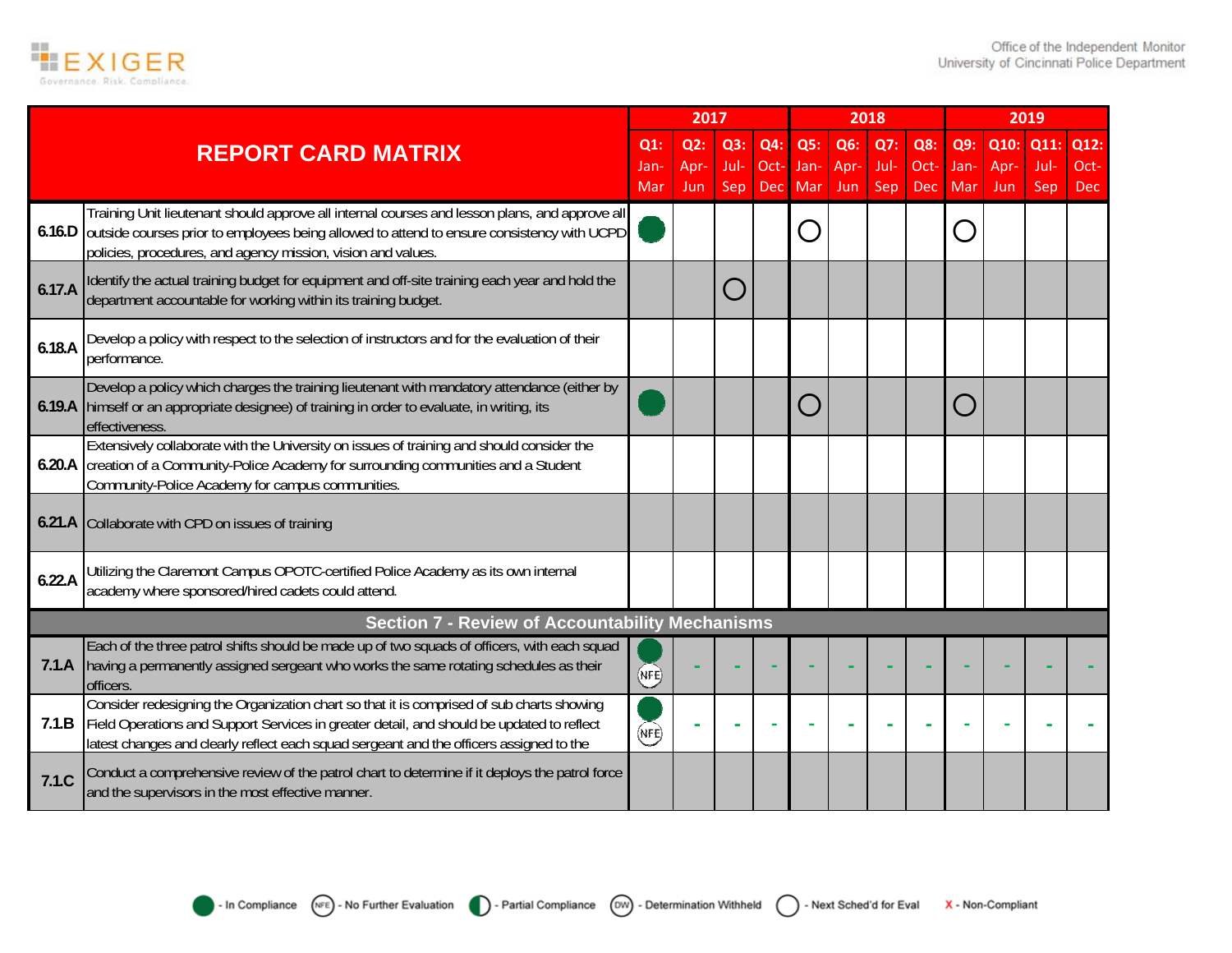

|       |                                                                                                                                                                                                                                                                                                        |                       | 2017               |                    |                           |                    |                    | 2018               |                    |                    |                     | 2019                |                     |
|-------|--------------------------------------------------------------------------------------------------------------------------------------------------------------------------------------------------------------------------------------------------------------------------------------------------------|-----------------------|--------------------|--------------------|---------------------------|--------------------|--------------------|--------------------|--------------------|--------------------|---------------------|---------------------|---------------------|
|       | <b>REPORT CARD MATRIX</b>                                                                                                                                                                                                                                                                              | $Q1$ :<br>Jan-<br>Mar | Q2:<br>Apr-<br>Jun | Q3:<br>Jul-<br>Sep | Q4:<br>Oct-<br><b>Dec</b> | Q5:<br>Jan-<br>Mar | Q6:<br>Apr-<br>Jun | Q7:<br>Jul-<br>Sep | Q8:<br>Oct-<br>Dec | Q9:<br>Jan-<br>Mar | Q10:<br>Apr-<br>Jun | Q11:<br>Jul-<br>Sep | Q12:<br>Oct-<br>Dec |
| 7.2.A | Finalize the Managing Performance and Early Intervention policy and procedure that<br>documents the use of Guardian Tracking.                                                                                                                                                                          |                       |                    |                    |                           |                    |                    |                    |                    |                    |                     |                     |                     |
| 7.3.A | Develop a list of critical duties and responsibilities for these positions.                                                                                                                                                                                                                            |                       |                    |                    |                           |                    |                    |                    |                    |                    |                     |                     |                     |
| 7.3.B | Consider requiring that patrol sergeants perform documented visits, preferably in the field, to<br>each subordinate during their shift.                                                                                                                                                                |                       |                    |                    |                           | $\bigcirc$         |                    |                    |                    | $(\cdot)$          |                     |                     |                     |
| 7.4.A | Implement a quality control process to ensure compliance with the performance evaluation<br>requirements, and incorporate related duties on the list of supervisor responsibilities.                                                                                                                   |                       |                    |                    |                           |                    |                    |                    |                    |                    |                     |                     |                     |
| 7.5.A | Draft Complaint Initiation Policies and Procedures that (a) call out the different methods of<br>initiating/receiving complaints; (b) allow for the receipt of anonymous complaints; (c) provide<br>for walk-in complaints at UCPD headquarters; (d) prohibit any attempt to dissuade an               | $(\infty)$            | (pw)               | $\blacksquare$     |                           |                    |                    |                    |                    |                    |                     |                     |                     |
| 7.5.B | Draft Complaint Investigation Policies and Procedures that (a) requires the categorization of<br>complaints; (b) defines the workflow of the different categories of complaints from<br>investigation to adjudication; (c) provides time frames for the investigative process; and (d)                 |                       | (bw)               |                    |                           |                    |                    |                    |                    |                    |                     |                     |                     |
| 7.5.C | Draft Complaint Adjudication Policies and Procedures that (a) set forth the standard of proof;<br>(b) prohibit automatic credibility preference being given to an officer's recitation of facts; (c)<br>define the categories of potential disposition; (d) define the timeframe in which adjudication |                       |                    |                    |                           |                    |                    |                    |                    |                    |                     |                     |                     |
| 7.6.A | Compile complaint information into a simple database, which can be accessed by the ICS<br>system, and includes several fields (year, date of complaint, nature of the complaint,<br>employee, investigating supervisor, disposition and date completed).                                               |                       |                    |                    |                           |                    |                    |                    |                    |                    |                     |                     |                     |
| 7.7.A | Develop brochures, in hard copy and for inclusion on UCPD's website, about the complaint<br>process and complaint forms and make such materials available and include as a<br>requirement in a new SOP governing civilian complaints.                                                                  |                       |                    |                    |                           |                    |                    |                    |                    |                    |                     |                     |                     |
| 7.8.A | Consider establishing a subgroup of the CAC to review the UCPD'S investigation of<br>complaints made against employees.                                                                                                                                                                                |                       |                    |                    |                           |                    |                    |                    |                    |                    |                     |                     |                     |
| 7.9.A | Create a separate SOP detailing how disciplinary matters should be handled by UCPD. Such<br>a procedure should include creating a form that summarizes details of an allegation of<br>misconduct and creates a log listing the number of the issue starting at 001 of year and                         |                       | (pw)               |                    |                           |                    |                    |                    |                    |                    |                     |                     |                     |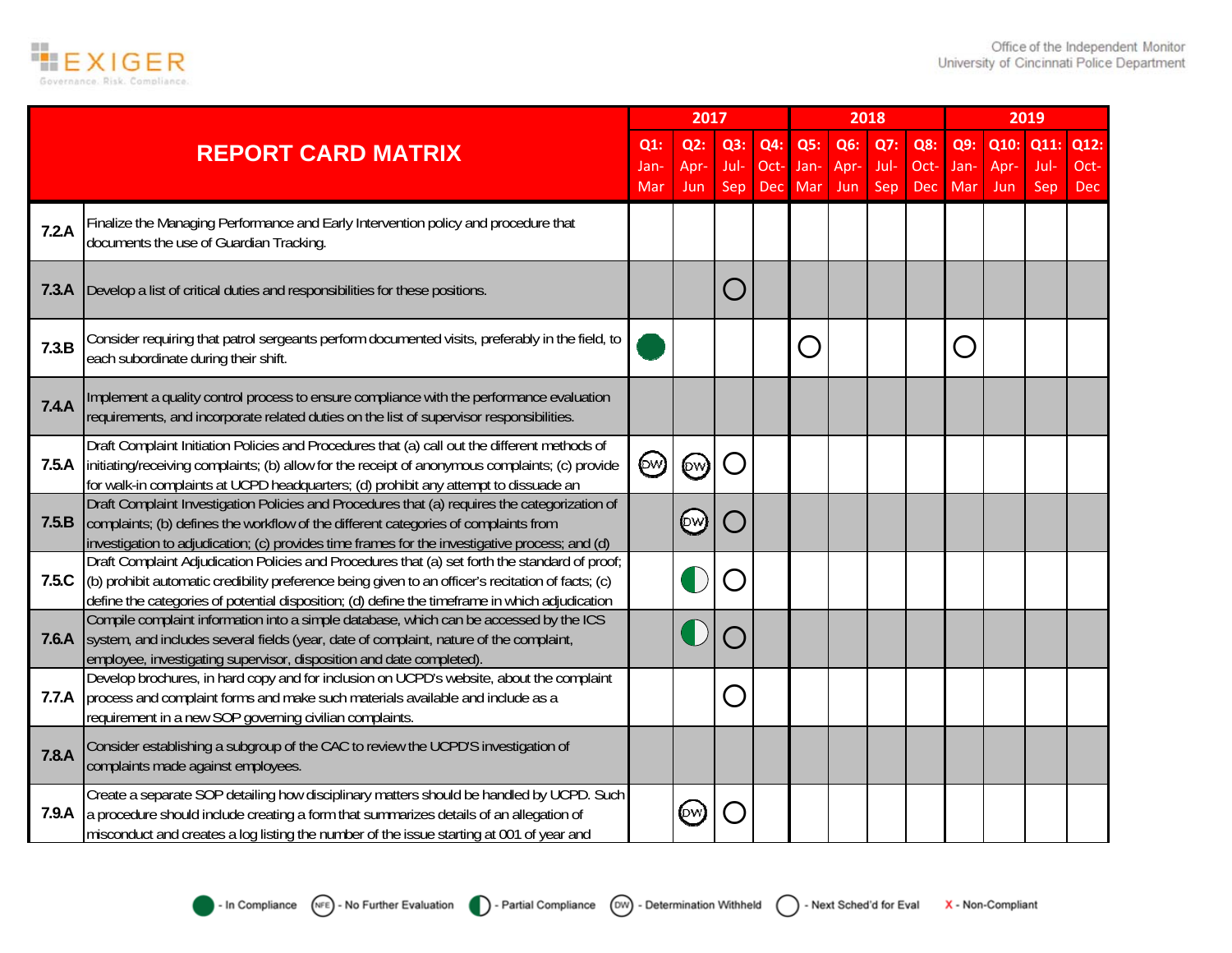

|        |                                                                                                                                                                                                                                                                                                     |                       | 2017                      |                    |                    |                           |                    | 2018               |                           |                    |                     | 2019                |                     |
|--------|-----------------------------------------------------------------------------------------------------------------------------------------------------------------------------------------------------------------------------------------------------------------------------------------------------|-----------------------|---------------------------|--------------------|--------------------|---------------------------|--------------------|--------------------|---------------------------|--------------------|---------------------|---------------------|---------------------|
|        | <b>REPORT CARD MATRIX</b>                                                                                                                                                                                                                                                                           | $Q1$ :<br>Jan-<br>Mar | Q2:<br>Apr-<br><b>Jun</b> | Q3:<br>Jul-<br>Sep | Q4:<br>Oct-<br>Dec | Q5:<br>Jan-<br><b>Mar</b> | Q6:<br>Apr-<br>Jun | Q7:<br>Jul-<br>Sep | Q8:<br>Oct-<br><b>Dec</b> | Q9:<br>Jan-<br>Mar | Q10:<br>Apr-<br>Jun | Q11:<br>Jul-<br>Sep | Q12:<br>Oct-<br>Dec |
| 7.10.A | Establish an Inspectional Services or Audit unit, reporting directly to the Vice President for<br>Public Safety and Reform.                                                                                                                                                                         |                       |                           |                    |                    |                           |                    |                    |                           |                    |                     |                     |                     |
|        | Enter into a voluntary independent monitorship which would provide regular status updates to<br>7.11.A the Board of Trustees and the public relative to the progression of reform within the<br>Department                                                                                          | NFE                   |                           |                    |                    |                           |                    |                    |                           |                    |                     |                     |                     |
|        | Section 8 - Review of Community Engagement, Problem-Oriented Policing, and Crime Prevention                                                                                                                                                                                                         |                       |                           |                    |                    |                           |                    |                    |                           |                    |                     |                     |                     |
| 8.1.A  | Recognize the essential nature of the community affairs function within the UCPD and<br>appropriate resources dedicated to it.                                                                                                                                                                      |                       |                           |                    |                    |                           |                    |                    |                           |                    |                     |                     |                     |
| 8.1.B  | The Community Affairs organization should be elevated to a more prominent position in the<br>organization and should be staffed appropriately.                                                                                                                                                      | (NFE)                 |                           |                    |                    |                           |                    |                    |                           |                    |                     |                     |                     |
| 8.1.C  | Create a separate Community Affairs Office which reports directly to the Chief, thereby<br>exercising greater authority across the organization.                                                                                                                                                    | (NE)                  |                           |                    |                    |                           |                    |                    |                           |                    |                     |                     |                     |
| 8.1.D  | Rescind the existing SOPs and write new policies and procedures to reflect the new structure<br>and mission of the unit.                                                                                                                                                                            |                       |                           |                    |                    |                           |                    |                    |                           |                    |                     |                     |                     |
| 8.1.E  | Consider whether the Victim Services Coordinator belongs in the Community Affairs Office or<br>whether it might be more appropriately housed elsewhere within UCPD or the University.                                                                                                               | NFE)                  |                           |                    |                    |                           |                    |                    |                           |                    |                     |                     |                     |
| 8.2.A  | The Community Affairs Office should be managed by a supervisor with formal operational<br>authority to manage all of the various components of the Community Affairs mission.                                                                                                                       | (NFE)                 |                           |                    |                    |                           |                    |                    |                           |                    |                     |                     |                     |
| 8.2.B  | The supervisor position could either be a civilian title, e.g., Director, or a uniformed title, e.g.,<br>Captain but should be of sufficient stature as to be able to coordinate resources across the<br>organization, particularly those resources that are not specifically assigned to Community | NFE)                  |                           |                    |                    |                           |                    |                    |                           |                    |                     |                     |                     |
| 8.2.C  | Staff the Community Affairs Office with a minimum of two officers whose sole responsibilities<br>are community affairs duties.                                                                                                                                                                      | (NFE)                 |                           |                    |                    |                           |                    |                    |                           |                    |                     |                     |                     |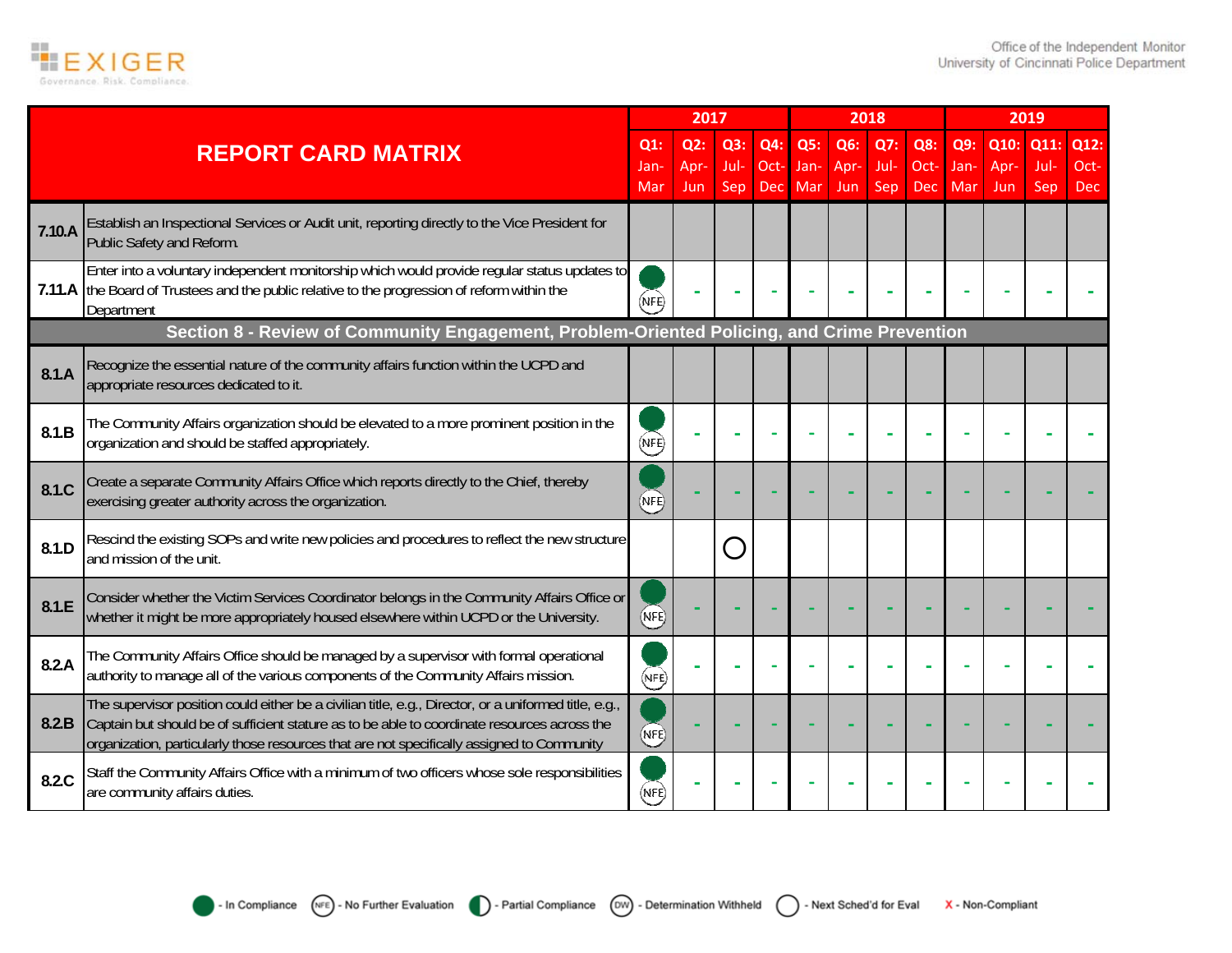

|       |                                                                                                                                                                                                                                                                             |            | 2017        |             |             |             |             | 2018        |             |             |             | 2019        |                    |
|-------|-----------------------------------------------------------------------------------------------------------------------------------------------------------------------------------------------------------------------------------------------------------------------------|------------|-------------|-------------|-------------|-------------|-------------|-------------|-------------|-------------|-------------|-------------|--------------------|
|       | <b>REPORT CARD MATRIX</b>                                                                                                                                                                                                                                                   | $Q1$ :     | Q2:         | Q3:         | Q4:         | Q5:         | Q6:         | Q7:         | Q8:         | Q9:         | Q10:        | Q11:        | Q12:               |
|       |                                                                                                                                                                                                                                                                             | Jan<br>Mar | Apr-<br>Jun | Jul-<br>Sep | Oct-<br>Dec | Jan-<br>Mar | Apr-<br>Jun | Jul-<br>Sep | Oct-<br>Dec | Jan-<br>Mar | Apr-<br>Jun | Jul-<br>Sep | Oct-<br><b>Dec</b> |
| 8.2.D | Consider assigning officers as community liaisons to designated community groups.                                                                                                                                                                                           | NFE        |             |             |             |             |             |             |             |             |             |             |                    |
| 8.2.E | Consider revising the provision of the Collective Bargaining Agreement that prescribes a four-<br>year rotation period for CAO's.                                                                                                                                           |            |             |             |             |             |             |             |             |             |             |             |                    |
| 8.2.F | Design and implement a selection process for the Community Engagement Officers which<br>evaluates candidates against the specific qualifications necessary for effective performance<br>of the function, and includes the opportunity for community and student body input. |            |             |             |             |             |             |             |             |             |             |             |                    |
| 8.3.A | Provide Community Affairs Office staff with specialized training on public speaking, crime<br>prevention, labor relations, and social media                                                                                                                                 |            |             |             |             |             |             |             |             |             |             |             |                    |
| 8.4.A | Establish the supervisory position of Event Coordinator, with appropriate staff                                                                                                                                                                                             |            |             |             |             |             |             |             |             |             |             |             |                    |
| 8.5.A | Train personnel in a community policing problem solving model.                                                                                                                                                                                                              | (NFE)      |             |             |             |             |             |             |             |             |             |             |                    |
| 8.5.B | Consider adopting the CAPRA community policing problem solving model.                                                                                                                                                                                                       | (NFE)      |             |             |             |             |             |             |             |             |             |             |                    |
| 8.5.C | Develop a problem-solving approach to chronic crime and disorder problems.                                                                                                                                                                                                  |            |             |             |             |             |             |             |             |             |             |             |                    |
| 8.5.D | If UCPD continues to patrol off campus, then problem-solving groups should also involve<br>community residents and CPD.                                                                                                                                                     |            |             |             |             |             |             |             |             |             |             |             |                    |
| 8.5.E | Develop a policy that outlines the problem-solving program, and contain clear roles,<br>responsibilities and expectations regarding the UCPD's problem-solving efforts.                                                                                                     |            |             |             |             |             |             |             |             |             |             |             |                    |
| 8.6.A | Increase the number of CCTV cameras deployed in both the on and off campus<br>communities, and collaborate with the CPD to identify strategic locations to place the<br>additional cameras.                                                                                 |            |             |             |             |             |             |             |             |             |             |             |                    |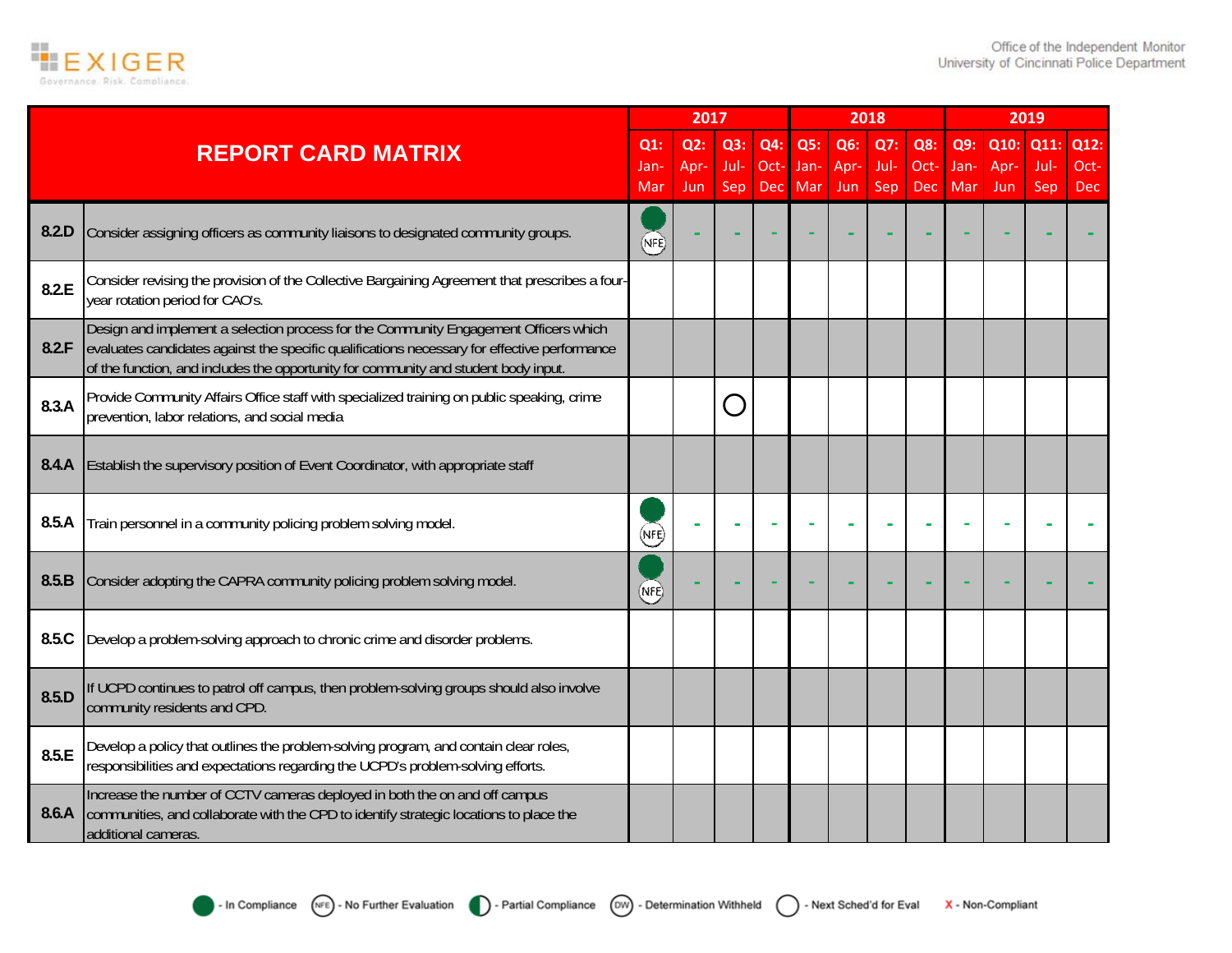

|       |                                                                                                                                                                                                                                            |                  | 2017               |                    |                           |                    |                    | 2018                      |                           |                    |                          | 2019        |                            |
|-------|--------------------------------------------------------------------------------------------------------------------------------------------------------------------------------------------------------------------------------------------|------------------|--------------------|--------------------|---------------------------|--------------------|--------------------|---------------------------|---------------------------|--------------------|--------------------------|-------------|----------------------------|
|       | <b>REPORT CARD MATRIX</b>                                                                                                                                                                                                                  | Q1<br>Jan<br>Mar | Q2:<br>Apr-<br>Jun | Q3:<br>Jul-<br>Sep | Q4:<br>Oct-<br><b>Dec</b> | Q5:<br>Jan-<br>Mar | Q6:<br>Apr-<br>Jun | Q7:<br>Jul-<br><b>Sep</b> | Q8:<br>Oct-<br><b>Dec</b> | Q9:<br>Jan-<br>Mar | Q10: Q11:<br>Apr-<br>Jun | Jul-<br>Sep | Q12:<br>Oct-<br><b>Dec</b> |
| 8.6.B | Institute a 'Safe Haven' program whereby local businesses register with UCPD, agree to<br>display a distinctive logo on their storefronts that identifies them as a Safe Haven, and pledge<br>to assist University affiliates in distress. |                  |                    |                    |                           |                    |                    |                           |                           |                    |                          |             |                            |
| 8.6.C | Consider implementing Operation Blue Light, a program that authorizes UCPD personnel to<br>mark property with an invisible ink discernible only under a special blue light.                                                                |                  |                    |                    |                           |                    |                    |                           |                           |                    |                          |             |                            |
| 8.6.D | Consider implementing Operation ID, a nationwide program that aims to deter theft by<br>permanently identifying valuable property with an indelible, inconspicuous, specially assigned<br>number.                                          |                  |                    |                    |                           |                    |                    |                           |                           |                    |                          |             |                            |
| 8.6.E | Consider implementing PC PhoneHome/Mac PhoneHome, a program that allows authorities<br>to locate a lost or stolen computer by identifying its location when the machine is connected<br>to the Internet.                                   |                  |                    |                    |                           |                    |                    |                           |                           |                    |                          |             |                            |
| 8.6.F | Consider employing Stop Theft Tags, which possess a unique ID number that is entered into<br>the STOPTHEFT worldwide database, and allow lost or stolen property to be reunited with its<br>owner.                                         |                  |                    |                    |                           |                    |                    |                           |                           |                    |                          |             |                            |
| 8.6.G | Look into Bicycle Registration, where a permanent decal is affixed to the bicycle, thus giving<br>it a unique ID number that is registered with the UCPD.                                                                                  |                  |                    |                    |                           |                    |                    |                           |                           |                    |                          |             |                            |
|       | Section 9 - Review of Encounters with Individuals with Mental Health Concerns                                                                                                                                                              |                  |                    |                    |                           |                    |                    |                           |                           |                    |                          |             |                            |
| 9.1.A | Establish clearly written policies and procedures based upon existing best practices used by<br>campus police departments.                                                                                                                 |                  |                    |                    |                           |                    |                    |                           |                           |                    |                          |             |                            |
| 9.1.B | Include in the new policy a list of generalized signs and symptoms of behavior that may<br>suggest mental illness.                                                                                                                         |                  | NFE)               |                    |                           |                    |                    |                           |                           |                    |                          |             |                            |
| 9.1C  | Include in the new policy should a list of indicators that will help an officer determine whether<br>an apparently mentally ill person represents an immediate or potential danger.                                                        |                  | (NFE)              |                    |                           |                    |                    |                           |                           |                    |                          |             |                            |
| 9.1.D | The new policy should include guidelines for officers to follow when dealing with persons they<br>suspect are mentally ill.                                                                                                                |                  | (NFE               |                    |                           |                    |                    |                           |                           |                    |                          |             |                            |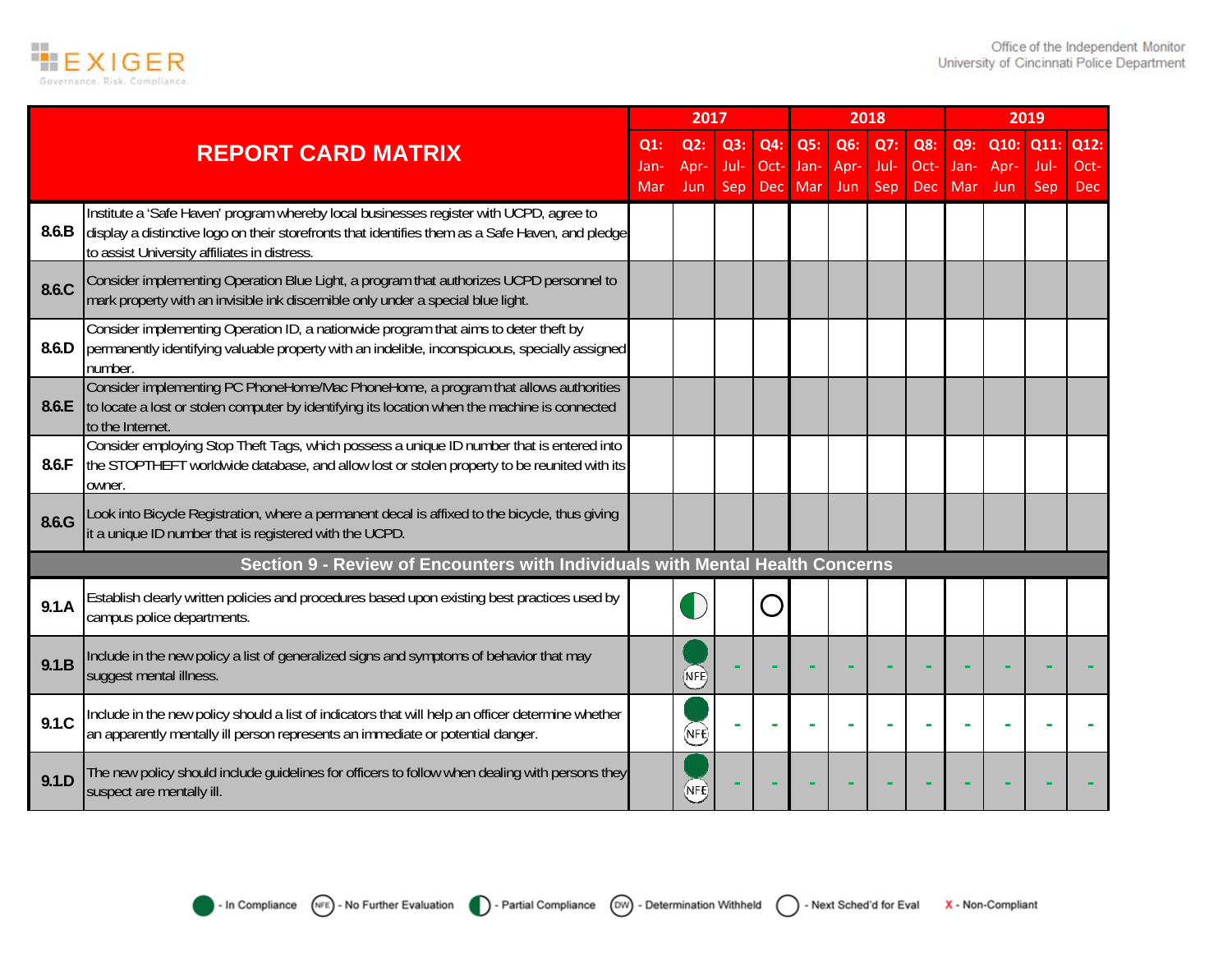

|       |                                                                                                                                                                                                                                                               |                    | 2017               |                    |                    |                    |                    | 2018               |                           |                    |                     | 2019                |                            |
|-------|---------------------------------------------------------------------------------------------------------------------------------------------------------------------------------------------------------------------------------------------------------------|--------------------|--------------------|--------------------|--------------------|--------------------|--------------------|--------------------|---------------------------|--------------------|---------------------|---------------------|----------------------------|
|       | <b>REPORT CARD MATRIX</b>                                                                                                                                                                                                                                     | Q1:<br>Jan-<br>Mar | Q2:<br>Apr-<br>Jun | Q3:<br>Jul-<br>Sep | Q4:<br>Oct-<br>Dec | Q5:<br>Jan-<br>Mar | Q6:<br>Apr-<br>Jun | Q7:<br>Jul-<br>Sep | Q8:<br>Oct-<br><b>Dec</b> | Q9:<br>Jan-<br>Mar | Q10:<br>Apr-<br>Jun | Q11:<br>Jul-<br>Sep | Q12:<br>Oct-<br><b>Dec</b> |
| 9.1.E | Review applicable reports from other jurisdictions, including the USC and LA Mental Health<br>Advisory Board, and incorporate suggestions from those reports in policies, procedures and<br>training                                                          |                    | (NFE)              |                    |                    |                    |                    |                    |                           |                    |                     |                     |                            |
| 9.2.A | Implement a Student Concerns Committee that consists of first responders and those<br>potentially in a position to take notice of irrational student behavior.                                                                                                |                    | (NFE)              |                    |                    |                    |                    |                    |                           |                    |                     |                     |                            |
| 9.2.B | The Student Concerns Committee should meet on a weekly basis to discuss issues that took<br>place during the previous week and are potentially related to mental health, and<br>collaboratively create a plan of action.                                      |                    | (NFE)              |                    |                    |                    |                    |                    |                           |                    |                     |                     |                            |
| 9.3.A | Ensure that additional officers trained in crisis intervention are deployed during potential peak<br>periods of stress for students.                                                                                                                          |                    |                    |                    |                    |                    |                    |                    |                           |                    |                     |                     |                            |
| 9.4.A | Provide all sworn officers with CIT, and with documented refresher training on a bi-annual<br>basis.                                                                                                                                                          |                    |                    |                    |                    |                    |                    |                    |                           |                    |                     |                     |                            |
| 9.4.B | Utilize UCMC experts to educate officers on issues specific to student populations,<br>particularly those within the University community, including sensitivity training highlighting<br>the position of students who are away from home for the first time. |                    |                    |                    |                    |                    |                    |                    |                           |                    |                     |                     |                            |
| 9.4.C | Consider establishing proactive response teams pairing an on-call UCMC clinician with a law<br>enforcement officer to provide emergency field response to situations involving mentally ill,<br>violent or high risk individuals.                             |                    | (NFE)              |                    |                    |                    |                    |                    |                           |                    |                     |                     |                            |
| 9.5.A | After every encounter with an individual suffering from a mental illness, UCPD should<br>mandate detailed reporting for inclusion in the ARMS system.                                                                                                         |                    |                    |                    |                    |                    |                    |                    |                           |                    |                     |                     |                            |
| 9.5.B | In order to improve performance, annually audit the handling of mental health-related calls<br>and incidents for that year.                                                                                                                                   |                    | Г                  |                    |                    |                    |                    |                    |                           |                    |                     |                     |                            |
|       | <b>Section 10 - Review of Equipment</b>                                                                                                                                                                                                                       |                    |                    |                    |                    |                    |                    |                    |                           |                    |                     |                     |                            |
|       | 10.1.A Re-deploy CEDs.                                                                                                                                                                                                                                        |                    |                    |                    |                    |                    |                    |                    |                           |                    |                     |                     |                            |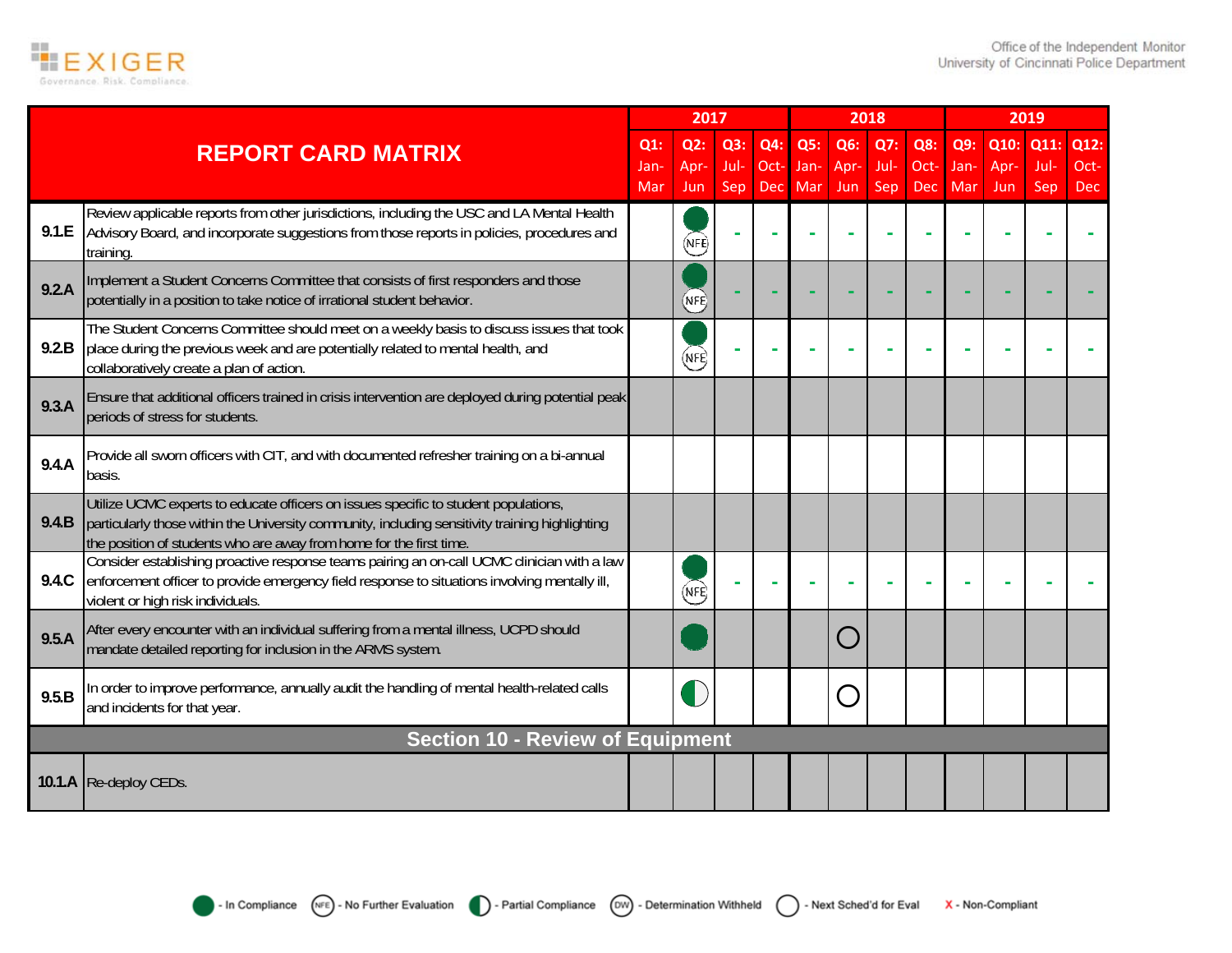

|        |                                                                                                                                                                                                                                                                        |                       | 2017               |                     |                           |                    |                    | 2018               |                           |                    |                     | 2019                |                            |
|--------|------------------------------------------------------------------------------------------------------------------------------------------------------------------------------------------------------------------------------------------------------------------------|-----------------------|--------------------|---------------------|---------------------------|--------------------|--------------------|--------------------|---------------------------|--------------------|---------------------|---------------------|----------------------------|
|        | <b>REPORT CARD MATRIX</b>                                                                                                                                                                                                                                              | $Q1$ :<br>Jan-<br>Mar | Q2:<br>Apr-<br>Jun | Q3:<br>Jul-<br>Sep. | Q4:<br>Oct-<br><b>Dec</b> | Q5:<br>Jan-<br>Mar | Q6:<br>Apr-<br>Jun | Q7:<br>Jul-<br>Sep | Q8:<br>Oct-<br><b>Dec</b> | Q9:<br>Jan-<br>Mar | Q10:<br>Apr-<br>Jun | Q11:<br>Jul-<br>Sep | Q12:<br>Oct-<br><b>Dec</b> |
| 10.1.B | Review policies and procedures related to the use of CEDs to include when the use of the<br>devices is authorized and the allowable number of discharges of the device.                                                                                                |                       | (ew)               |                     |                           |                    |                    |                    |                           |                    |                     |                     |                            |
| 10.1.C | Develop intensive training on the use of CEDs and the relevant policies, including scenarios<br>in which the utilization of CEDs is appropriate and those instances where it is not.                                                                                   |                       |                    |                     |                           |                    |                    |                    |                           |                    |                     |                     |                            |
| 10.1.D | Designate a CED training officer, who should receive training as a trainer and whose<br>responsibilities should include remaining current on all relevant literature and data on the use<br>of CEDs.                                                                   |                       |                    |                     |                           |                    |                    |                    |                           |                    |                     |                     |                            |
| 10.2.A | Work with CPD and appropriate neighborhood organizations to provide significantly greater<br>deployment of video surveillance in the off-campus patrol areas.                                                                                                          | <b>NFE</b>            |                    |                     |                           |                    |                    |                    |                           |                    |                     |                     |                            |
| 10.3.A | Conduct a review of all existing video surveillance equipment in conjunction with the<br>exploration of an off-campus video system.                                                                                                                                    |                       |                    |                     |                           |                    |                    |                    |                           |                    |                     |                     |                            |
| 10.4.A | Develop or adopt appropriate training for the use of the batons, and ensure that every<br>member of UCPD receive such training.                                                                                                                                        |                       | (ew)               |                     |                           |                    |                    |                    |                           |                    |                     |                     |                            |
| 10.5.A | Evaluate and choose an automated commercial off-the-shelf product for tracking of all<br>equipment.                                                                                                                                                                    |                       |                    |                     |                           |                    |                    |                    |                           |                    |                     |                     |                            |
| 10.6.A | Evaluate the need and potential utilization of the bomb robot.                                                                                                                                                                                                         | NFE,                  |                    |                     |                           |                    |                    |                    |                           |                    |                     |                     |                            |
| 10.6.B | If there is justification to retain the robot, appropriate initial and refresher training and<br>qualification of a select group of sworn officers on the utilization of the robot and related skill<br>sets including bomb disposal should be developed and deployed. | (NFE)                 |                    |                     |                           |                    |                    |                    |                           |                    |                     |                     |                            |
| 10.7.A | Evaluate the need and potential utilization of the sniper rifle.                                                                                                                                                                                                       | (NFE)                 |                    |                     |                           |                    |                    |                    |                           |                    |                     |                     |                            |
| 10.7.B | If there is justification to retain the rifle, appropriate initial and refresher training and<br>qualification of a select group of sworn officers on the utilization of the rifle should be<br>developed and deployed.                                                | NFE                   |                    |                     |                           |                    |                    |                    |                           |                    |                     |                     |                            |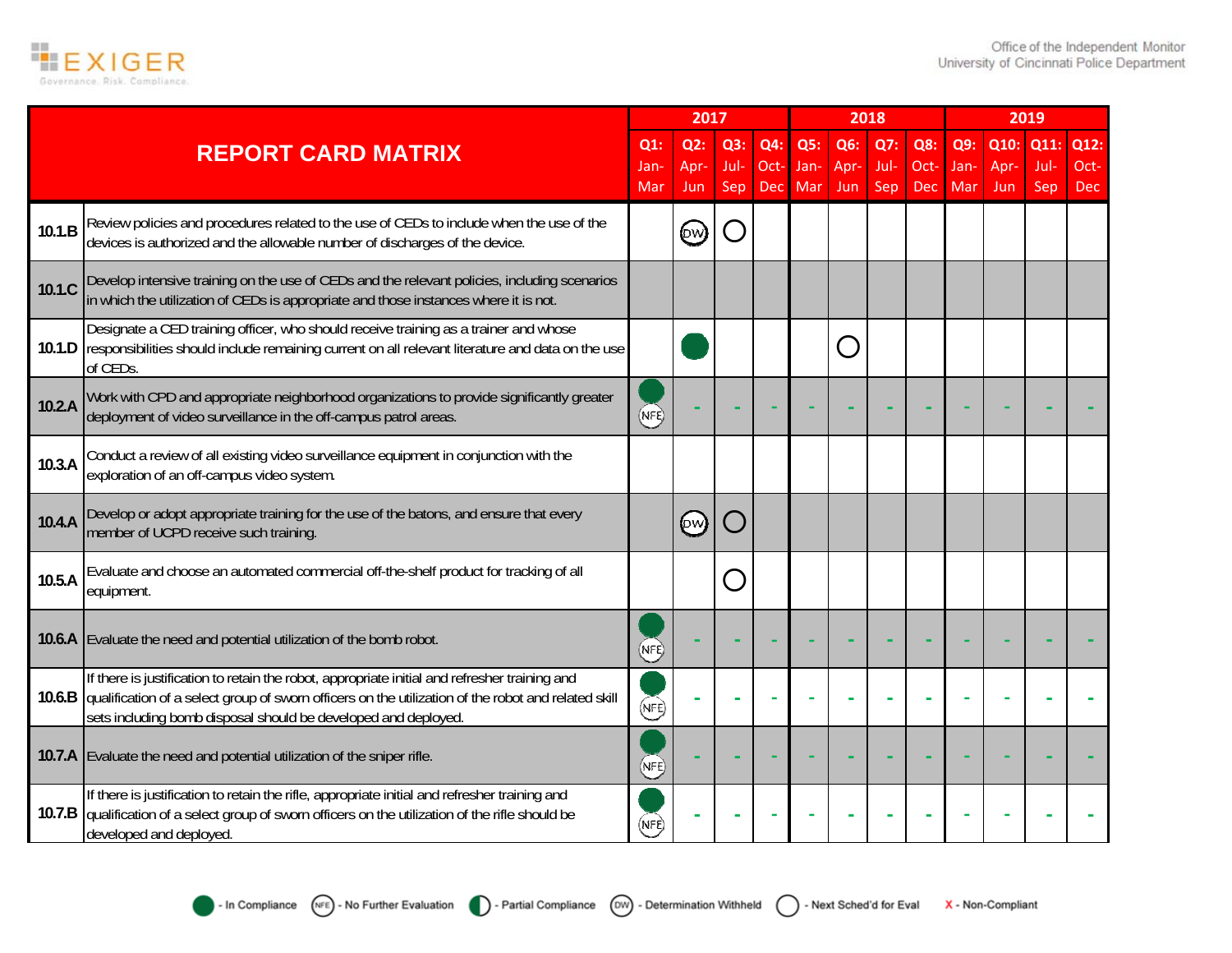

|        |                                                                                                                                                                                                                                                                          |                       | 2017                |                    |                           |                    |                    | 2018               |                           |                    |                     | 2019                |                            |
|--------|--------------------------------------------------------------------------------------------------------------------------------------------------------------------------------------------------------------------------------------------------------------------------|-----------------------|---------------------|--------------------|---------------------------|--------------------|--------------------|--------------------|---------------------------|--------------------|---------------------|---------------------|----------------------------|
|        | <b>REPORT CARD MATRIX</b>                                                                                                                                                                                                                                                | $Q1$ :<br>Jan-<br>Mar | Q2:<br>Apr-<br>Jun. | Q3:<br>Jul-<br>Sep | Q4:<br>Oct-<br><b>Dec</b> | Q5:<br>Jan-<br>Mar | Q6:<br>Apr-<br>Jun | Q7:<br>Jul-<br>Sep | Q8:<br>Oct-<br><b>Dec</b> | Q9:<br>Jan-<br>Mar | Q10:<br>Apr-<br>Jun | Q11:<br>Jul-<br>Sep | Q12:<br>Oct-<br><b>Dec</b> |
| 10.8.A | Consider installing in-car video as an adjunct to the current deployment of body cams,<br>providing for potential additional views of and redundancy in any critical incident.                                                                                           |                       |                     |                    |                           |                    |                    |                    |                           |                    |                     |                     |                            |
|        | Work with the Director of Emergency Management to build out a dedicated Emergency<br>10.9.A Operations Center, designed to facilitate planning and response to both planned and<br>unplanned campus events in coordination with other federal, state and local agencies. |                       |                     |                    |                           |                    |                    |                    |                           |                    |                     |                     |                            |
|        | <b>Section 11 - Review of Technology</b>                                                                                                                                                                                                                                 |                       |                     |                    |                           |                    |                    |                    |                           |                    |                     |                     |                            |
| 11.1.A | Require that each officer create a test recording before they deploy to the field each day to<br>ensure the body camera is functional.                                                                                                                                   |                       |                     |                    |                           |                    |                    |                    |                           |                    |                     |                     |                            |
|        | Re-write Body cam policy to address how to specifically handle video in use of force (i.e.,<br>11.1.B who takes custody of the camera, who reviews the video, when should an officer review<br>video, etc.)                                                              |                       |                     |                    |                           |                    |                    |                    |                           |                    |                     |                     |                            |
| 11.1C  | Those developing the body camera policy should continue to refine and improve the policy as<br>lessons are learned, and collaborate with other agencies that have deployed cameras to<br>learn from those experiences.                                                   |                       |                     |                    |                           |                    |                    |                    |                           |                    |                     |                     |                            |
| 11.1.D | Consider including the body camera policy as a topic of discussion in community forums,<br>student body meetings, etc.                                                                                                                                                   | (NFE)                 |                     |                    |                           |                    |                    |                    |                           |                    |                     |                     |                            |
|        | Consult a subject matter expert to assist in negotiating an agreement for cameras and<br>11.2.A storage so that it includes discounted pricing; a "termination for convenience" clause; the<br>appropriate level of on-site training and support from Taser; etc.        |                       | NFE)                |                    |                           |                    |                    |                    |                           |                    |                     |                     |                            |
| 11.2.B | UCPD should identify any video in storage that must be retained into the future, and work<br>with Taser to migrate that video to Evidence.com for long-term storage.                                                                                                     |                       | (NFE)               |                    |                           |                    |                    |                    |                           |                    |                     |                     |                            |
| 11.2.C | Consider engaging a provider for additional system training, to ensure the Department is<br>making full use of its video management system                                                                                                                               | (NFE)                 |                     |                    |                           |                    |                    |                    |                           |                    |                     |                     |                            |
|        | Modify the practice of tagging video with only a suspect's name. Instead, it should consider<br>11.3.A utilizing additional identifiers, such as the CAD incident number and/or an RMS record<br>number.                                                                 |                       |                     |                    |                           |                    |                    |                    |                           |                    |                     |                     |                            |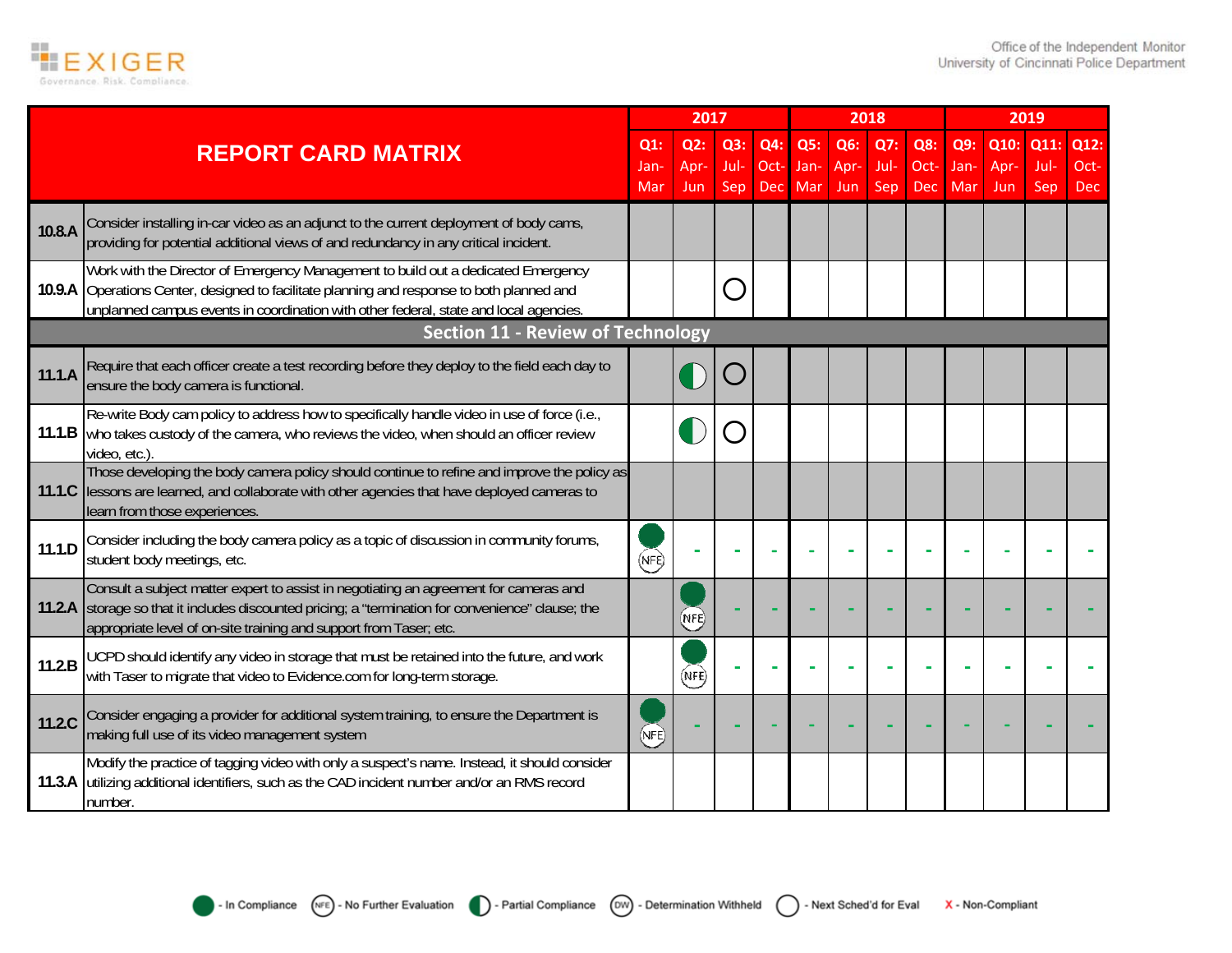

|         |                                                                                                                                                                                                                            |                    | 2017               |                    |                           |                    |                    | 2018                      |                           |                    |                     | 2019                |                            |
|---------|----------------------------------------------------------------------------------------------------------------------------------------------------------------------------------------------------------------------------|--------------------|--------------------|--------------------|---------------------------|--------------------|--------------------|---------------------------|---------------------------|--------------------|---------------------|---------------------|----------------------------|
|         | <b>REPORT CARD MATRIX</b>                                                                                                                                                                                                  | Q1:<br>Jan-<br>Mar | Q2:<br>Apr-<br>Jun | Q3:<br>Jul-<br>Sep | Q4:<br>Oct-<br><b>Dec</b> | Q5:<br>Jan-<br>Mar | Q6:<br>Apr-<br>Jun | Q7:<br>Jul-<br><b>Sep</b> | Q8:<br>Oct-<br><b>Dec</b> | Q9:<br>Jan-<br>Mar | Q10:<br>Apr-<br>Jun | Q11:<br>Jul-<br>Sep | Q12:<br>Oct-<br><b>Dec</b> |
| 11.3.B  | Consider contracting with a vendor that allows for CA integration with its video management<br>system.                                                                                                                     | <b>NFE</b>         |                    |                    |                           |                    |                    |                           |                           |                    |                     |                     |                            |
|         | Ensure that all business/functional requirements for ARMS are clearly documented and that<br>11.4.A testing of the upgraded ARMS is conducted against those requirements before the system is<br>accepted.                 |                    |                    |                    |                           |                    |                    |                           |                           |                    |                     |                     |                            |
| 11.5.A  | Consider implementing an ARMS Mobile Product on MDCs and/or tablets to enable officers<br>to complete reports from the field.                                                                                              |                    |                    |                    |                           |                    |                    |                           |                           |                    |                     |                     |                            |
| 11.6.A  | Add a radio console to the third position so it can be in a position to handle multiple<br>calls/traffic at one time.                                                                                                      | (NFE)              |                    |                    |                           |                    |                    |                           |                           |                    |                     |                     |                            |
| 11.7.A  | Implement a 9-1-1 system that provides the actual geo location of the call, as is standard in<br>dispatch centers across the country.                                                                                      |                    |                    |                    |                           |                    |                    |                           |                           |                    |                     |                     |                            |
|         | 11.8.A Explore ways to expand adoption of Live Safe on campus and potentially off-campus as well.                                                                                                                          |                    |                    |                    |                           |                    |                    |                           |                           |                    |                     |                     |                            |
|         | 11.9.A Identify funding for a replacement card access system.                                                                                                                                                              |                    |                    |                    |                           |                    |                    |                           |                           |                    |                     |                     |                            |
|         | PSTS should document the requirements for a replacement system, which should include a<br>11.9.B   plan for how to integrate the card access system with an existing key management system<br>that was developed in-house. |                    |                    |                    |                           |                    |                    |                           |                           |                    |                     |                     |                            |
| 11.10.A | Consider adding one IT Project Manager to PSTS staff to ensure large IT projects are<br>implemented according to IT management best practices.                                                                             | NFE)               |                    |                    |                           |                    |                    |                           |                           |                    |                     |                     |                            |
| 11.10.B | PSTS should engage in a study to determine the appropriate IT staffing levels. It appears<br>that additional Technicians are likely required to support the IT needs of the Department.                                    |                    |                    |                    |                           |                    |                    |                           |                           |                    |                     |                     |                            |
|         | Section 12 - Review of Data Collection Systems, Data Usage, Automation, and Records Management                                                                                                                             |                    |                    |                    |                           |                    |                    |                           |                           |                    |                     |                     |                            |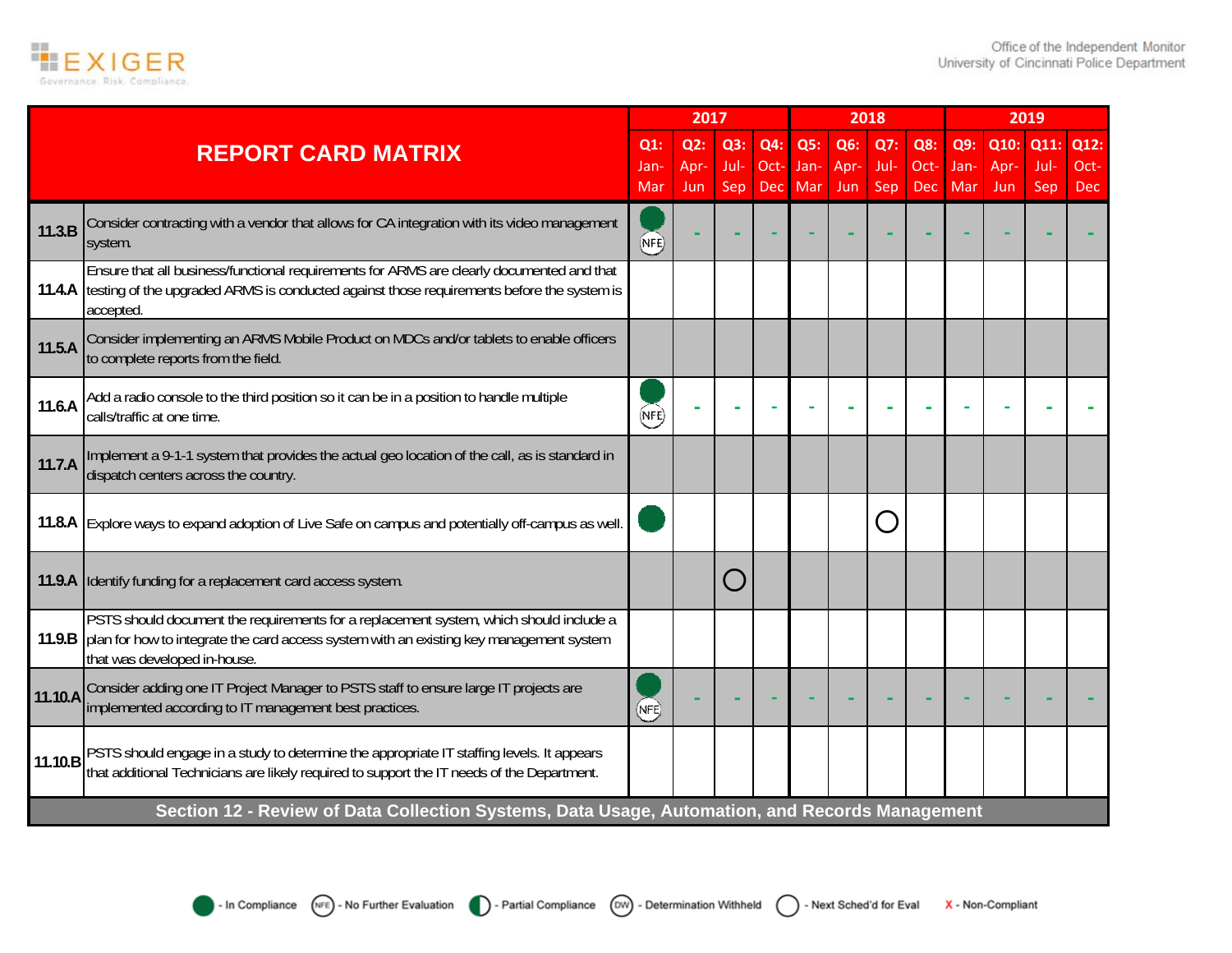

|        |                                                                                                                                                                                                                                                                                       |            | 2017               |             |             |                                        | 2018        |                    |                    |             | 2019               |             |                    |  |
|--------|---------------------------------------------------------------------------------------------------------------------------------------------------------------------------------------------------------------------------------------------------------------------------------------|------------|--------------------|-------------|-------------|----------------------------------------|-------------|--------------------|--------------------|-------------|--------------------|-------------|--------------------|--|
|        | <b>REPORT CARD MATRIX</b>                                                                                                                                                                                                                                                             | Q1:        | Q2:                | Q3:         | Q4:         | Q5:                                    | Q6:         | Q7:                | Q8:                | Q9:         | Q10:               | Q11         | Q12:               |  |
|        |                                                                                                                                                                                                                                                                                       | Jan<br>Mar | Apr-<br><b>Jun</b> | Jul-<br>Sep | Oct-<br>Dec | Jan-<br>Mar                            | Apr-<br>Jun | Jul-<br><b>Sep</b> | Oct-<br><b>Dec</b> | Jan-<br>Mar | Apr-<br><b>Jun</b> | Jul-<br>Sep | Oct-<br><b>Dec</b> |  |
| 12.1.A | Integrate all data collection systems into one large database that tracks all of UCPD's<br>information.                                                                                                                                                                               |            |                    |             |             |                                        |             |                    |                    |             |                    |             |                    |  |
| 12.2.A | Ensure that access to stored CAD data is easily obtainable and meets UCPD's mandated<br>reporting functions to the state and federal governments                                                                                                                                      |            |                    |             |             |                                        |             |                    |                    |             |                    |             |                    |  |
| 12.2.B | Research whether the new CAD system from TriTech can be integrated into ARMS, and<br>integrate if possible.                                                                                                                                                                           | (NFE)      |                    |             |             |                                        |             |                    |                    |             |                    |             |                    |  |
|        | 12.2.C If integration is not possible, continue to use the CPD CAD.                                                                                                                                                                                                                   | NFÈ)       |                    |             |             |                                        |             |                    |                    |             |                    |             |                    |  |
| 12.3.A | Evaluate the ARMS module for Field Contacts, and ensure that all required data fields can be<br>reported through the module.                                                                                                                                                          | NFE)       |                    |             |             |                                        |             |                    |                    |             |                    |             |                    |  |
|        | If the data fields can not be included or the ARMS' module for Field Contacts utilization is<br>12.3.B otherwise undesirable, maintain the MAD and ensure that all data is transferred into the ICS<br>Dashboard.                                                                     |            |                    |             |             | $\begin{array}{c} \square \end{array}$ |             |                    |                    |             |                    |             |                    |  |
|        | Work with ICS and UCPD IT experts to identify standardized reporting from ARMS data in a<br>12.4.A variety of formats, such as bar graphs, pie charts and line graphs, that will assist UCPD in<br>analyzing crime, operational, staffing and performance data on various indicators. |            |                    |             |             |                                        |             |                    |                    |             |                    |             |                    |  |
|        | Integrate the DPLF and PPF MADs into the ARMS system. If integration is not possible,<br>12.5.A continue to collect this data and ensure that the data can be exported into the ICS<br>Dashboard.                                                                                     |            | (NFE)              |             |             |                                        |             |                    |                    |             |                    |             |                    |  |
| 12.6.A | Work with ICS to further develop the functionality of the Dashboard.                                                                                                                                                                                                                  |            |                    |             |             |                                        |             |                    |                    |             |                    |             |                    |  |
| 12.6.B | Capture data relative to race, gender, age and ethnicity, so as to better foster transparency<br>and legitimacy.                                                                                                                                                                      |            |                    |             |             |                                        |             |                    |                    |             |                    |             |                    |  |
|        | Add the following fields to its MAD: whether the stop was a traffic or pedestrian stop, whether<br>12.7.A there was a frisk or search of the person or property, and whether force was used during the<br>stop.                                                                       |            |                    |             |             |                                        |             |                    |                    |             |                    |             |                    |  |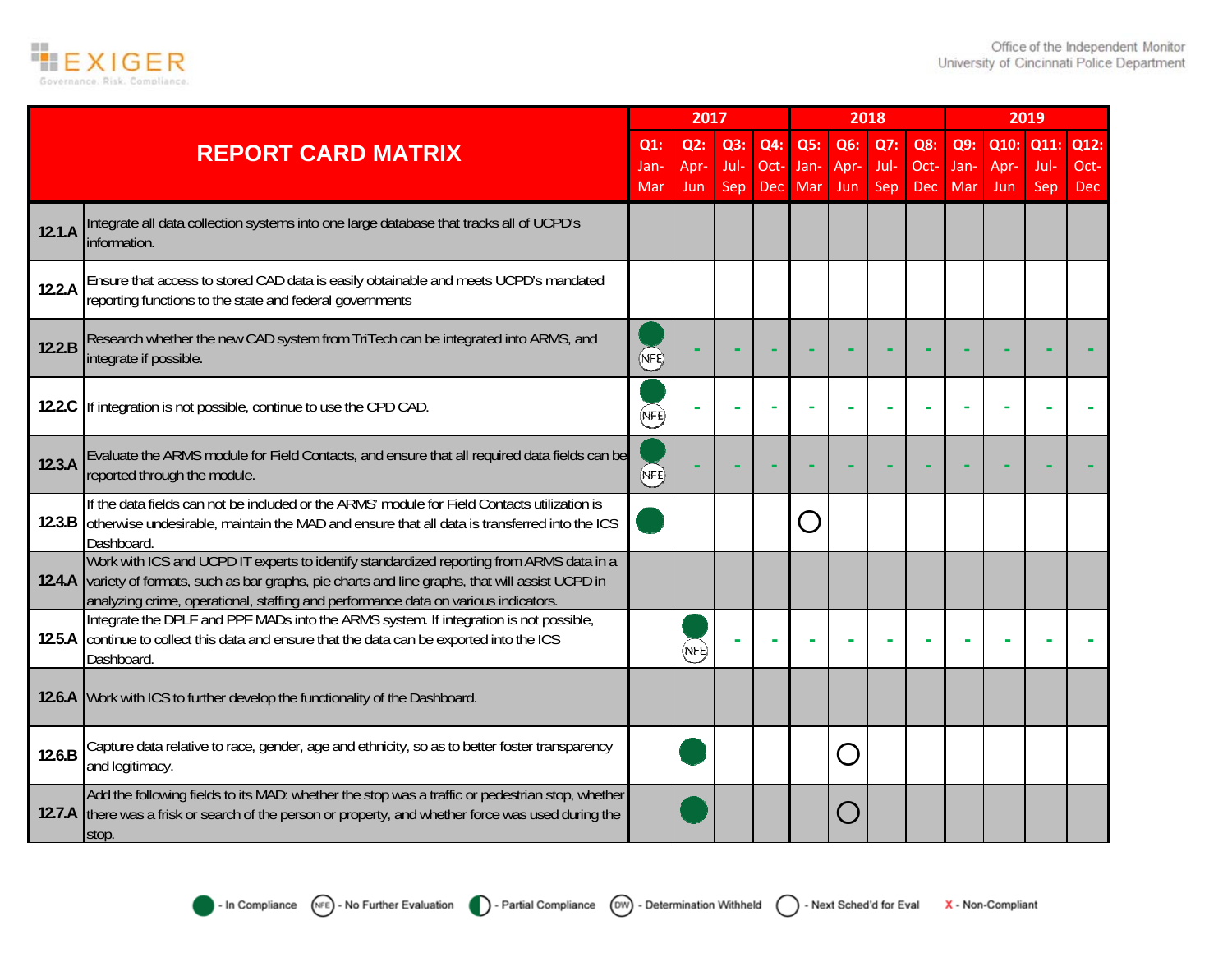

|                           |                                                                                                                                                                                                                                                                                          |                       | 2017                  |                    |                           |                                             | 2018               |                    |                           |                    | 2019                |                     |                            |  |
|---------------------------|------------------------------------------------------------------------------------------------------------------------------------------------------------------------------------------------------------------------------------------------------------------------------------------|-----------------------|-----------------------|--------------------|---------------------------|---------------------------------------------|--------------------|--------------------|---------------------------|--------------------|---------------------|---------------------|----------------------------|--|
| <b>REPORT CARD MATRIX</b> |                                                                                                                                                                                                                                                                                          | $Q1$ :<br>Jan-<br>Mar | $Q2$ :<br>Apr-<br>Jun | Q3:<br>Jul-<br>Sep | Q4:<br>Oct-<br><b>Dec</b> | Q5:<br>Jan-<br>Mar                          | Q6:<br>Apr-<br>Jun | Q7:<br>Jul-<br>Sep | Q8:<br>Oct-<br><b>Dec</b> | Q9:<br>Jan-<br>Mar | Q10:<br>Apr-<br>Jun | Q11:<br>Jul-<br>Sep | Q12:<br>Oct-<br><b>Dec</b> |  |
| 12.7.B                    | Monitor stop data regularly as part of an early warning system, surfacing potentially at-risk<br>behavior of policy violation or biased policing.                                                                                                                                        |                       |                       |                    |                           |                                             |                    |                    |                           |                    |                     |                     |                            |  |
| 12.8.A                    | Continue to utilize the Guardian Tracking electronic database for documenting and tracking<br>positive and negative aspects of employee performance.                                                                                                                                     |                       |                       |                    |                           | $\left(\begin{array}{c} \end{array}\right)$ |                    |                    |                           |                    |                     |                     |                            |  |
|                           | Conduct a thorough review of the capabilities of the Guardian Tracking system and its<br>12.8.B potential interface with the ICS Dashboard, so as to allow for inclusion of Guardian Tracking<br>data in ICS dashboards and more fulsome early warning system.                           |                       |                       |                    |                           |                                             |                    |                    |                           |                    |                     |                     |                            |  |
| 12.9.A                    | Establish an electronic database to track and maintain data related to internal affairs<br>complaints, and can readily communicate with other UCPD databases (ARMS).                                                                                                                     |                       |                       |                    |                           |                                             |                    |                    |                           |                    |                     |                     |                            |  |
| 12.10.A                   | Establish an electronic database to track and maintain data related to uses of force, and<br>investigations thereof, and can readily communicate with other UCPD databases (ARMS).                                                                                                       |                       |                       |                    |                           |                                             |                    |                    |                           |                    |                     |                     |                            |  |
| 12.11.A                   | Integrate the data and analysis available from the ICS tool into bi-weekly meetings and<br>consider adding additional UCPD command staff to the meeting.                                                                                                                                 |                       |                       |                    |                           | $\bigcap$                                   |                    |                    |                           |                    |                     |                     |                            |  |
|                           | Institute a regular Compstat-like process which goes beyond just examination of crime data,<br>12.11.B analyzing other relevant information including Uses of Force, Complaints, and other<br>performance-related issues                                                                 |                       |                       |                    |                           |                                             |                    |                    |                           |                    |                     |                     |                            |  |
|                           | UCPD should leverage the technology available in the ICS Dashboard to build a proactive<br>12.12.A risk management database, which will track and analyze risk related information, and data<br>related to a series of performance indicators                                            |                       |                       |                    |                           |                                             |                    |                    |                           |                    |                     |                     |                            |  |
| 12.12.B                   | Analysis should include the crime and performance data currently available in the Dashboard<br>in order to obtain a more holistic picture of an officer's performance.                                                                                                                   |                       |                       |                    |                           |                                             |                    |                    |                           |                    |                     |                     |                            |  |
|                           | Work with ICS to establish appropriate performance thresholds triggers, including<br>12.12.C Department-Level Thresholds (e.g., 3 internal affairs complaints in 12 months); Peer Officer<br>Averages (compares performance with similarly situated officers); and Performance Indicator |                       |                       |                    |                           |                                             |                    |                    |                           |                    |                     |                     |                            |  |
|                           | 12.12.D Establish a protocol for the resolution of EWS notifications of potentially at risk officers.                                                                                                                                                                                    |                       |                       |                    |                           |                                             |                    |                    |                           |                    |                     |                     |                            |  |